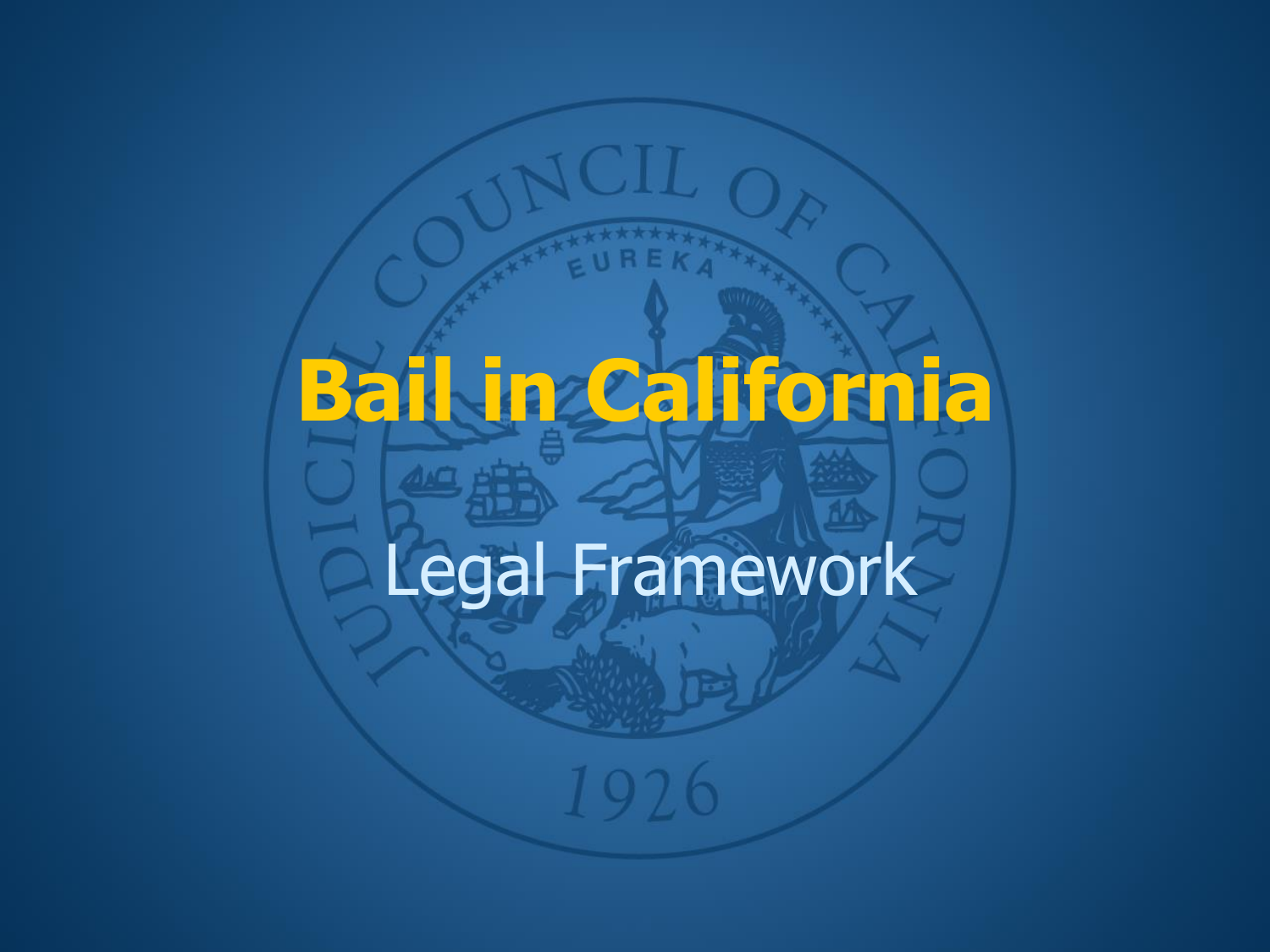### **Legal Framework**

Main sources of law governing pretrial release and bail: • U.S. Constitution: 8<sup>th</sup> Amendment, 4<sup>th</sup> Amendment • California Constitution: Article I, §§12, 28(f)(3) • Penal Code • Case law (court decisions)

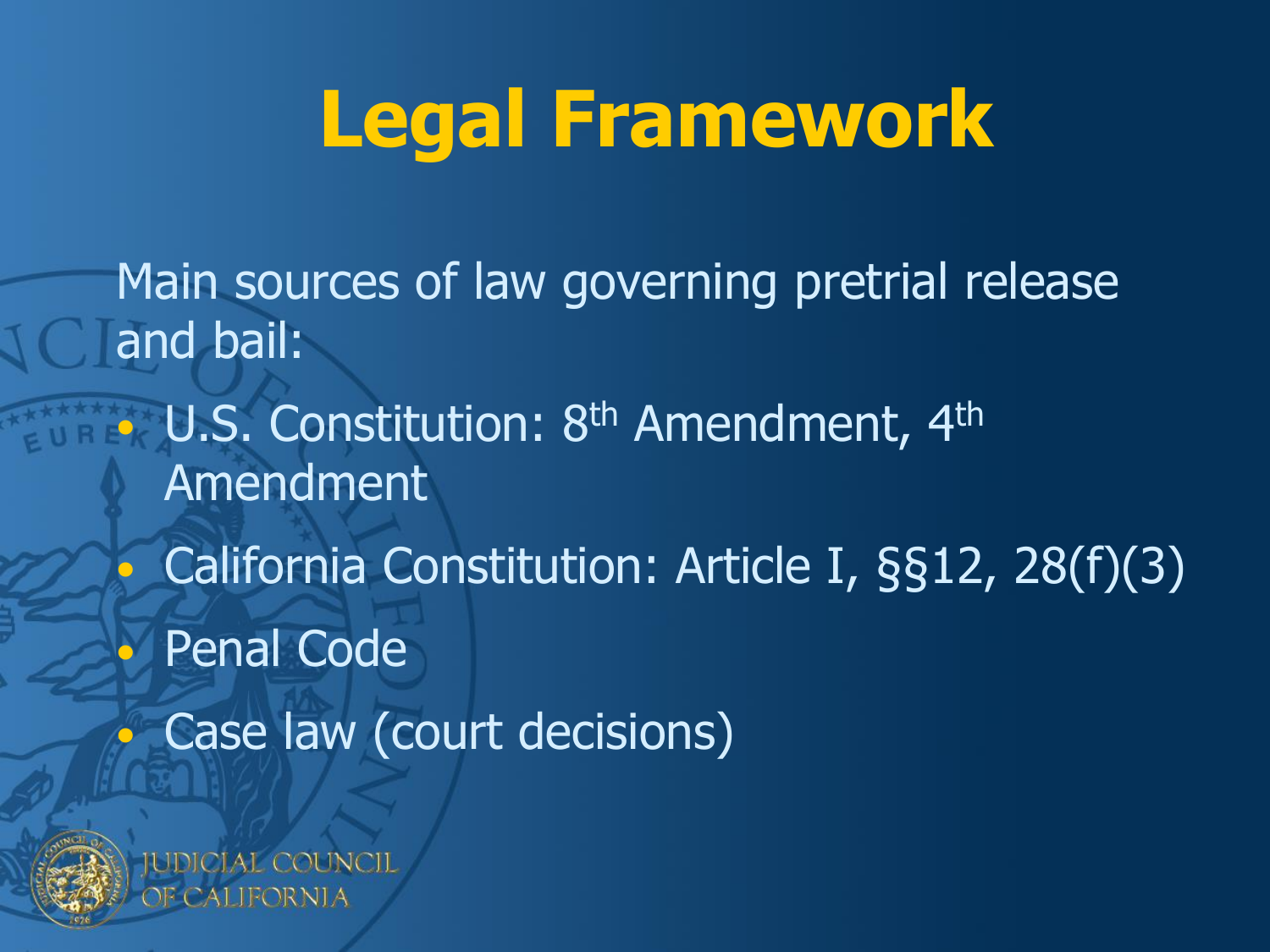### **Pretrial Release**

• Penal Code provides four options for pretrial release: • Release on bail • Release on own recognizance (OR release) • Release under supervision • Pretrial diversion



TFORNI A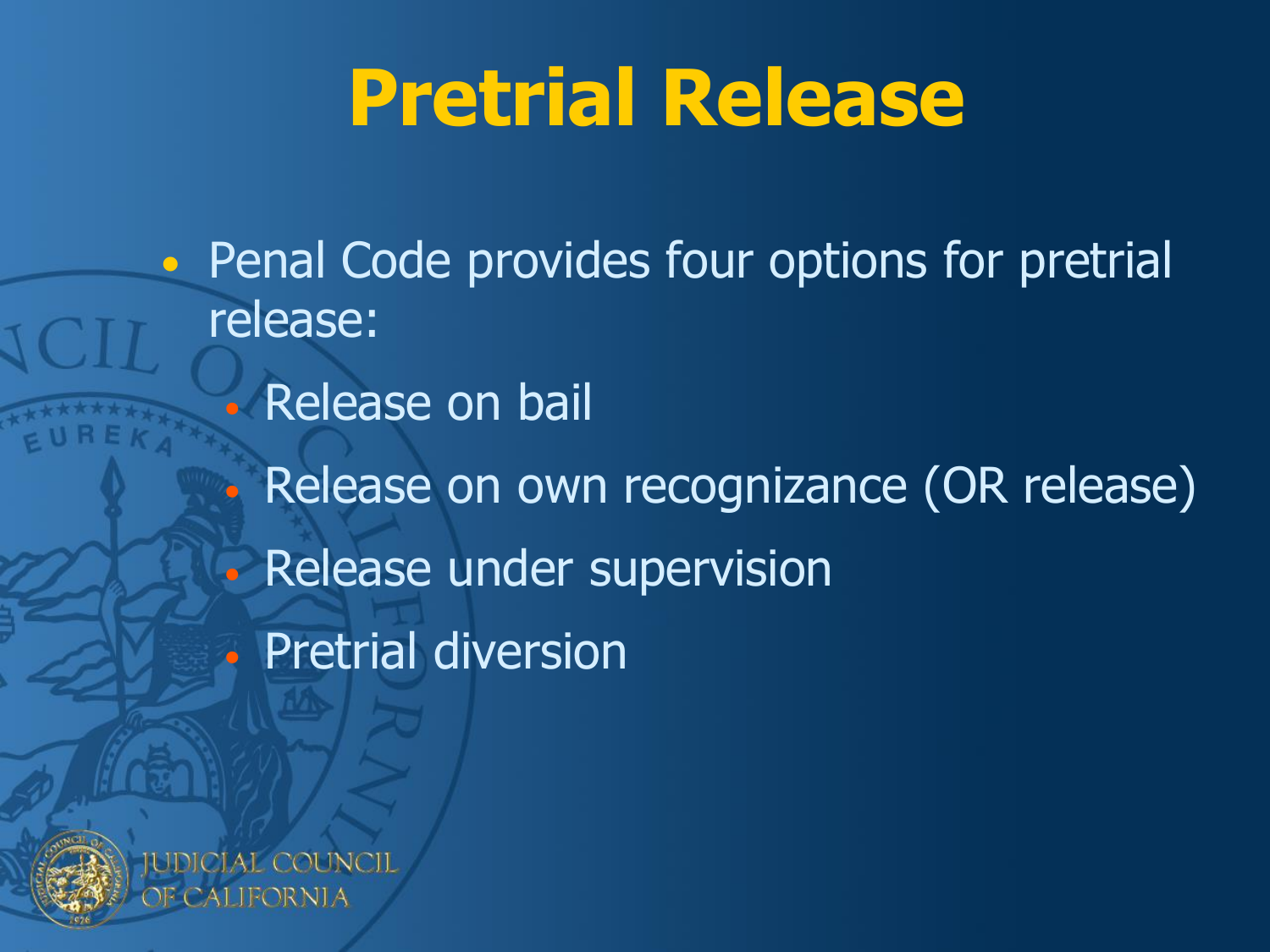**Purpose of Bail** • Presumption of innocence • Least restrictive approach to: • Assure defendant's appearance in court • Public safety



**JDICIAL COUNCIL** CALIFORNIA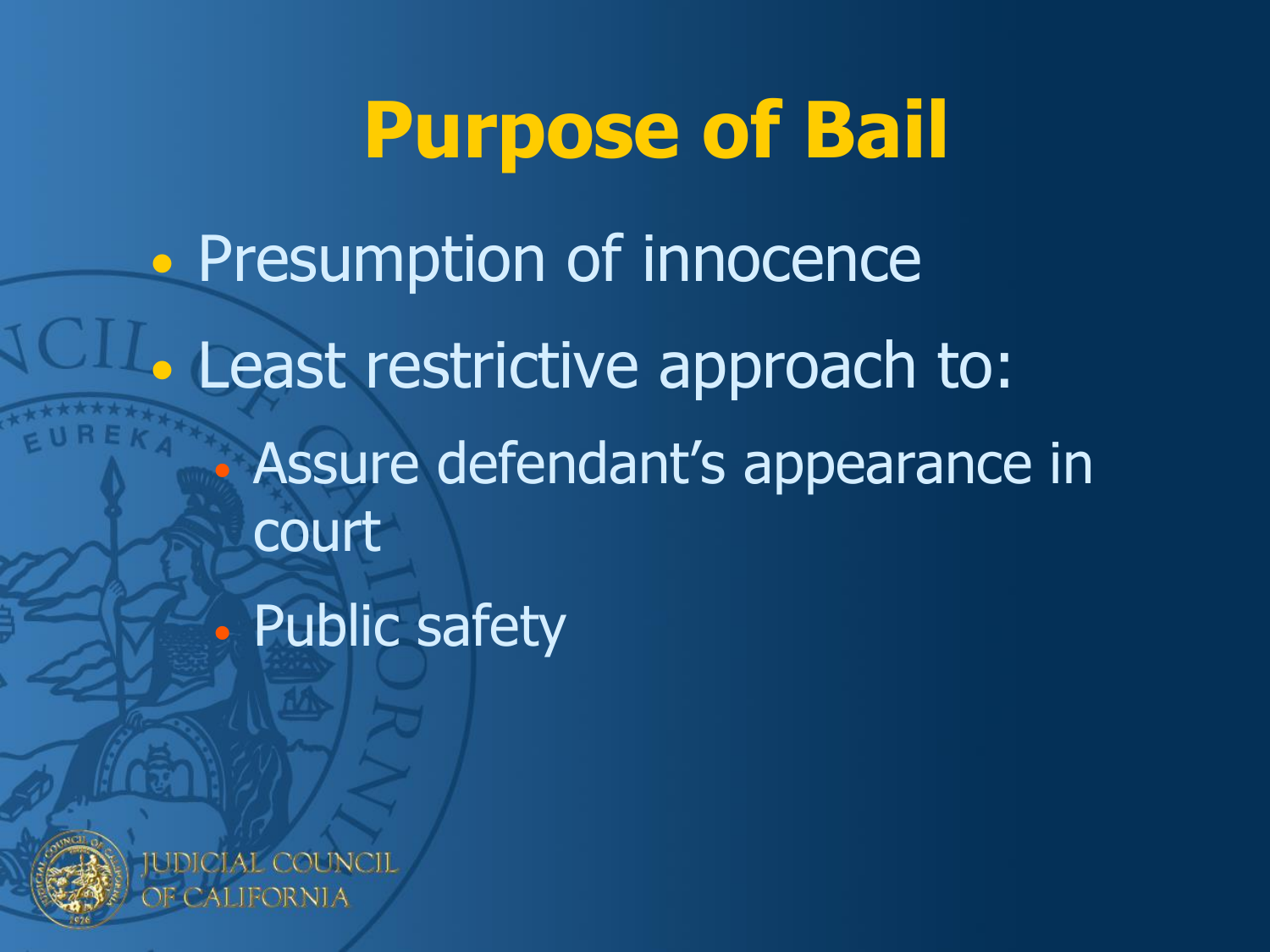### **Probable Cause for Arrest**

• U.S. Constitution, 4<sup>th</sup> Amendment: arrests must be based on "probable cause." • Judicial determination. Made within 48 hours of arrest. Pen C §825(a)

• On-call magistrate or at arraignment • Release of defendant

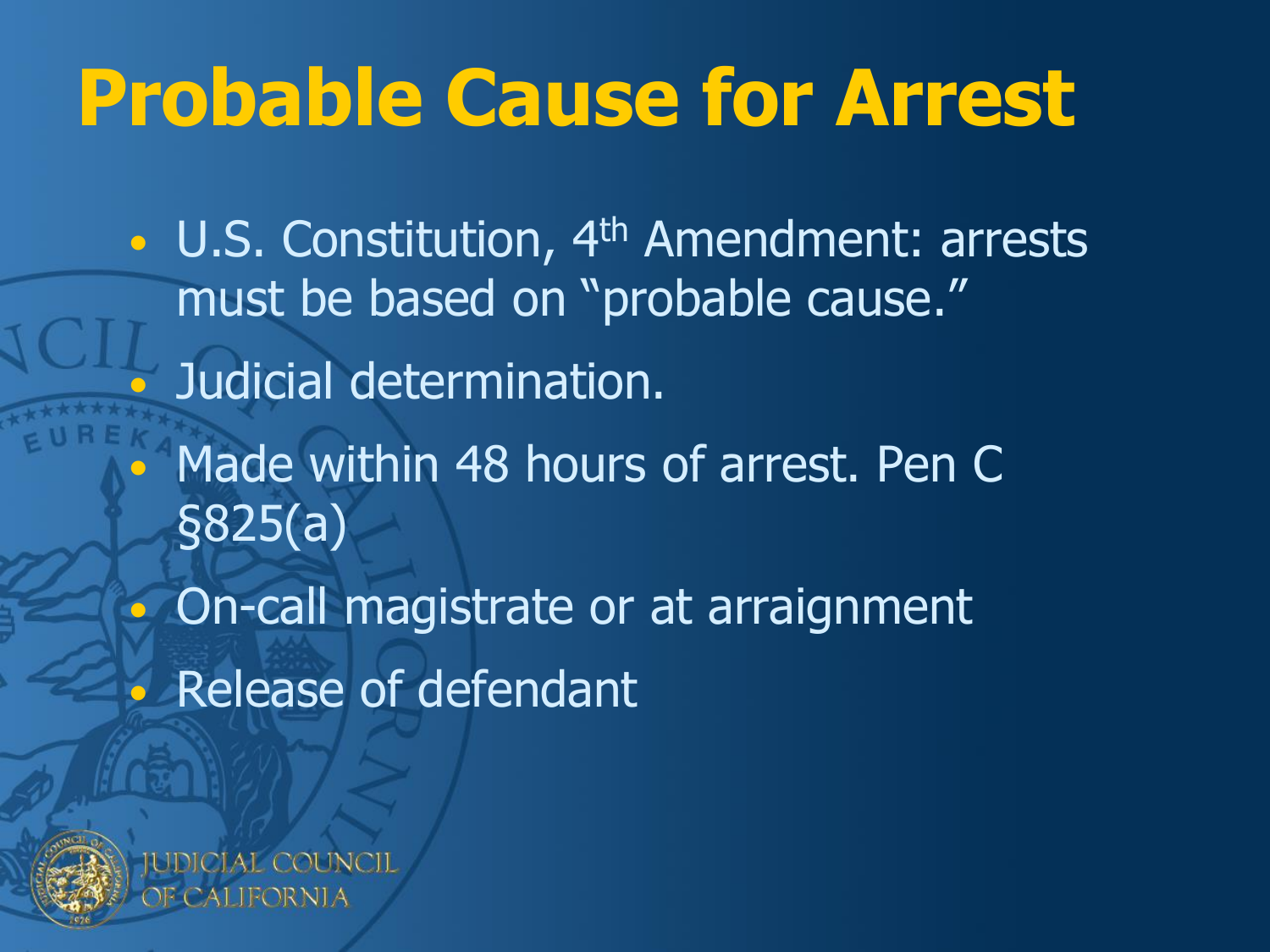### **Definition of Bail**

• Basic definition (Pen C §§1269c, 1275, 1279): • Allows someone who has been arrested • To be released from physical custody (jail) • Based on providing a cash deposit, a bond, or other type of security • To guarantee that defendant will appear in court

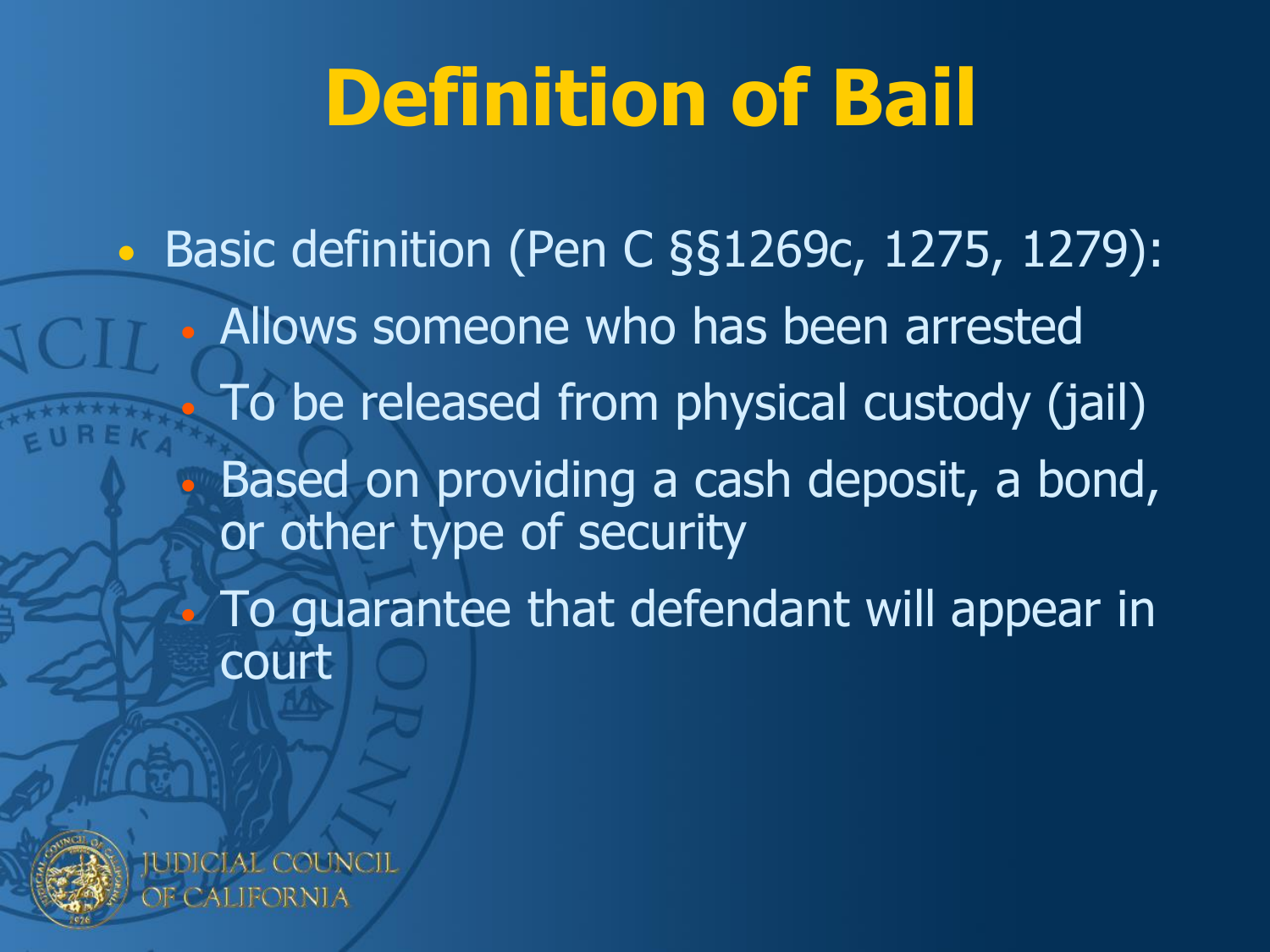### **Bail Terms**

• "Cash bail" or "money bail" **• "Surety bond" or "bail bond"** • "Admission to bail" or "bailing out"



**JDICIAL COUNCIL** CALIFORNIA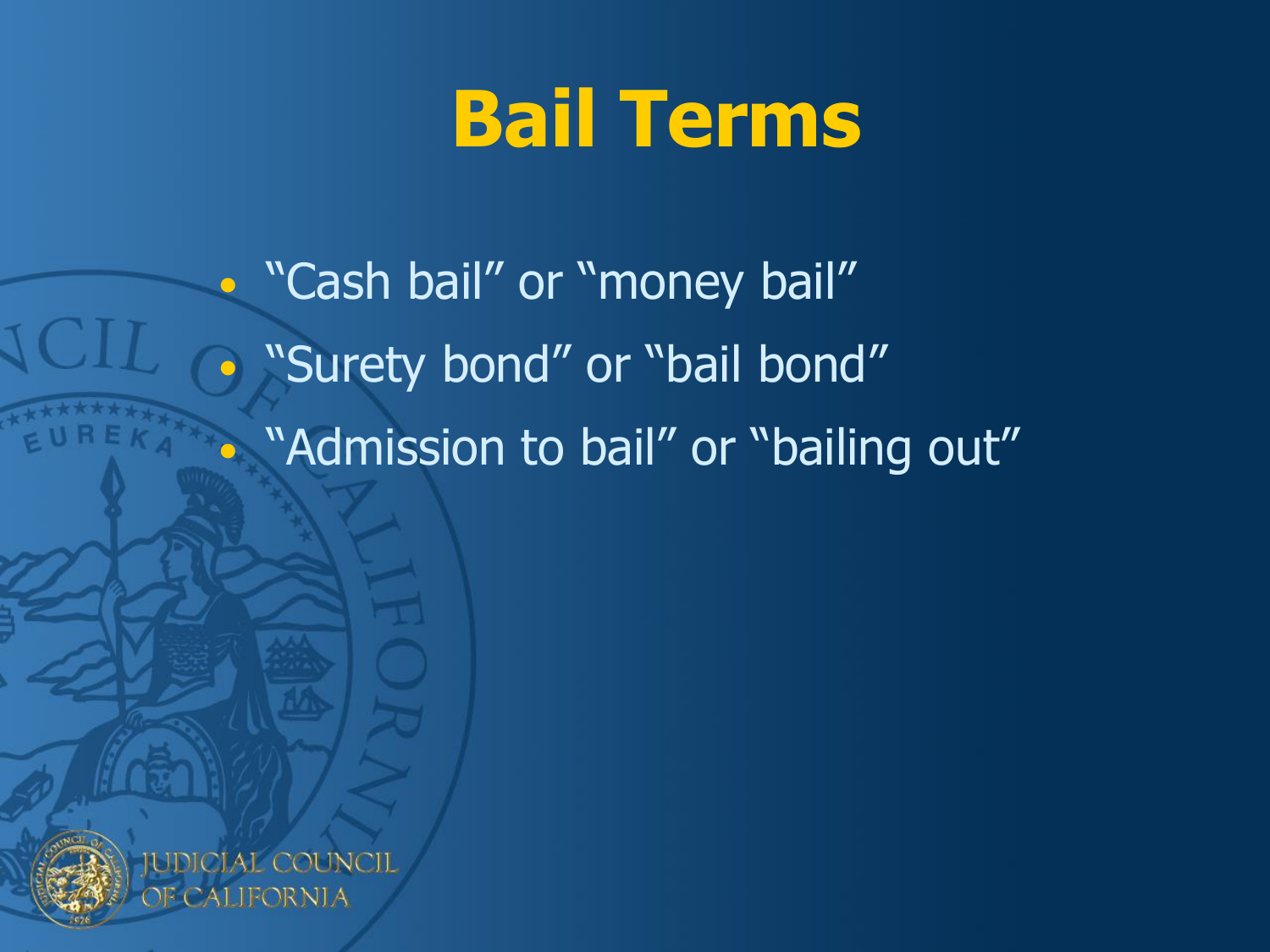### **Right to Bail**

• Constitutional right to bail for all defendants except:

Defendant charged with capital offense. Pen C §1271

Other exceptions:

• Felony offense with "acts of violence" Felony sexual assault

• Felony with threat of great bodily harm • Judicial findings at hearing held in open court



IDICIAL COUNCIL DR NITA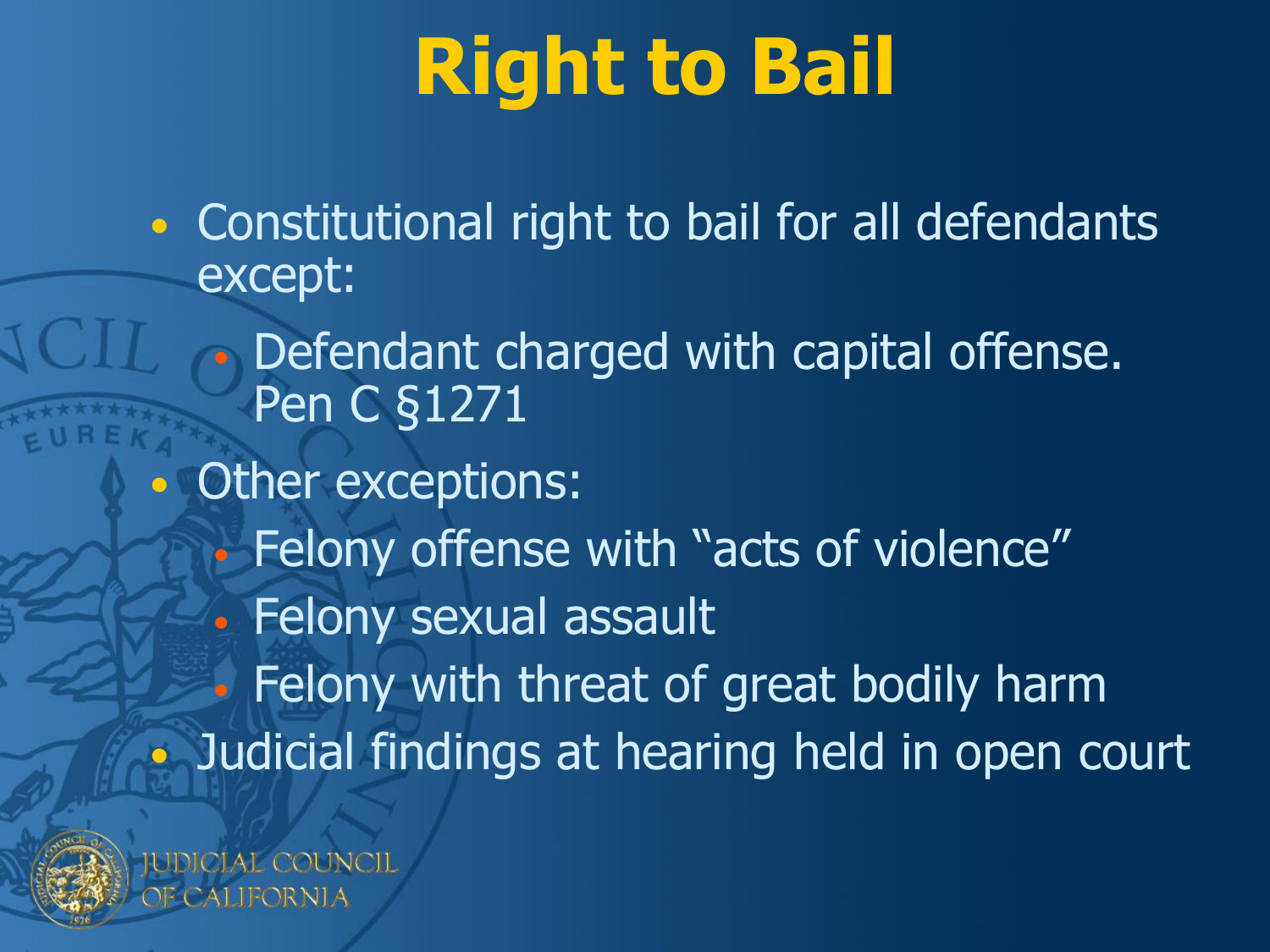### **Right to Bail**

• Others not entitled to release on bail: • Parole hold • Immigration hold • Extradition warrant



**JDICIAL COUNCIL** CALIFORNIA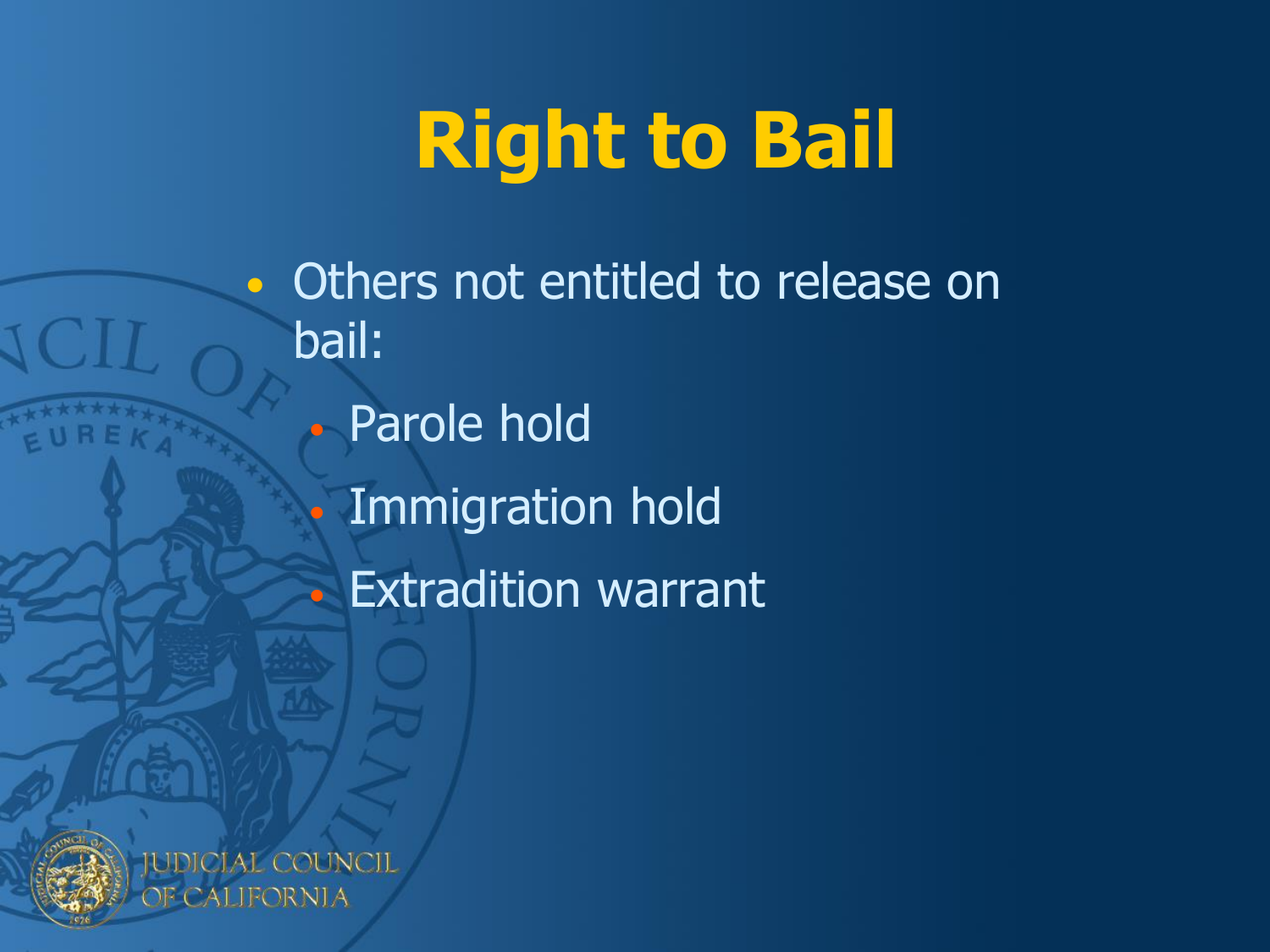### **Bail Before First Appearance**

• Pen. Code §1269b provides jailer with authority to:

• Accept bail in amount set by arrest warrant or bail schedule (unless changed by judge)

• Release arrested person who posts bail or bond

Set time and place for the person to appear before the appropriate court



**JDICIAL COUNCIL** dalifornia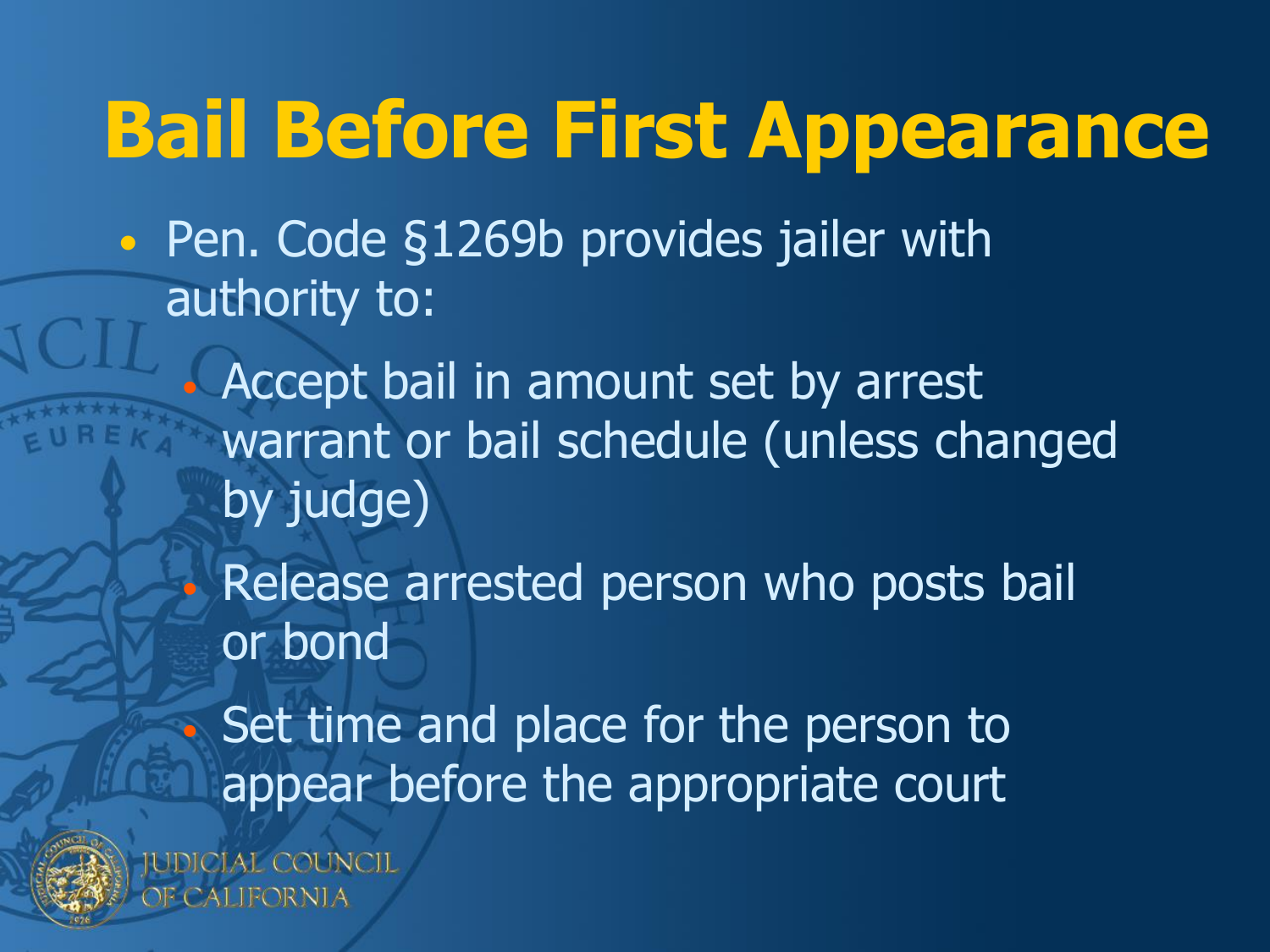### **Bail Schedule**

• Set by each Superior Court. Pen C §1269b Lists a presumptive bail amount for each offense.

> • Additional amount for each enhancing or aggravating factor.



IDICIAL COUNCIL JFORNI A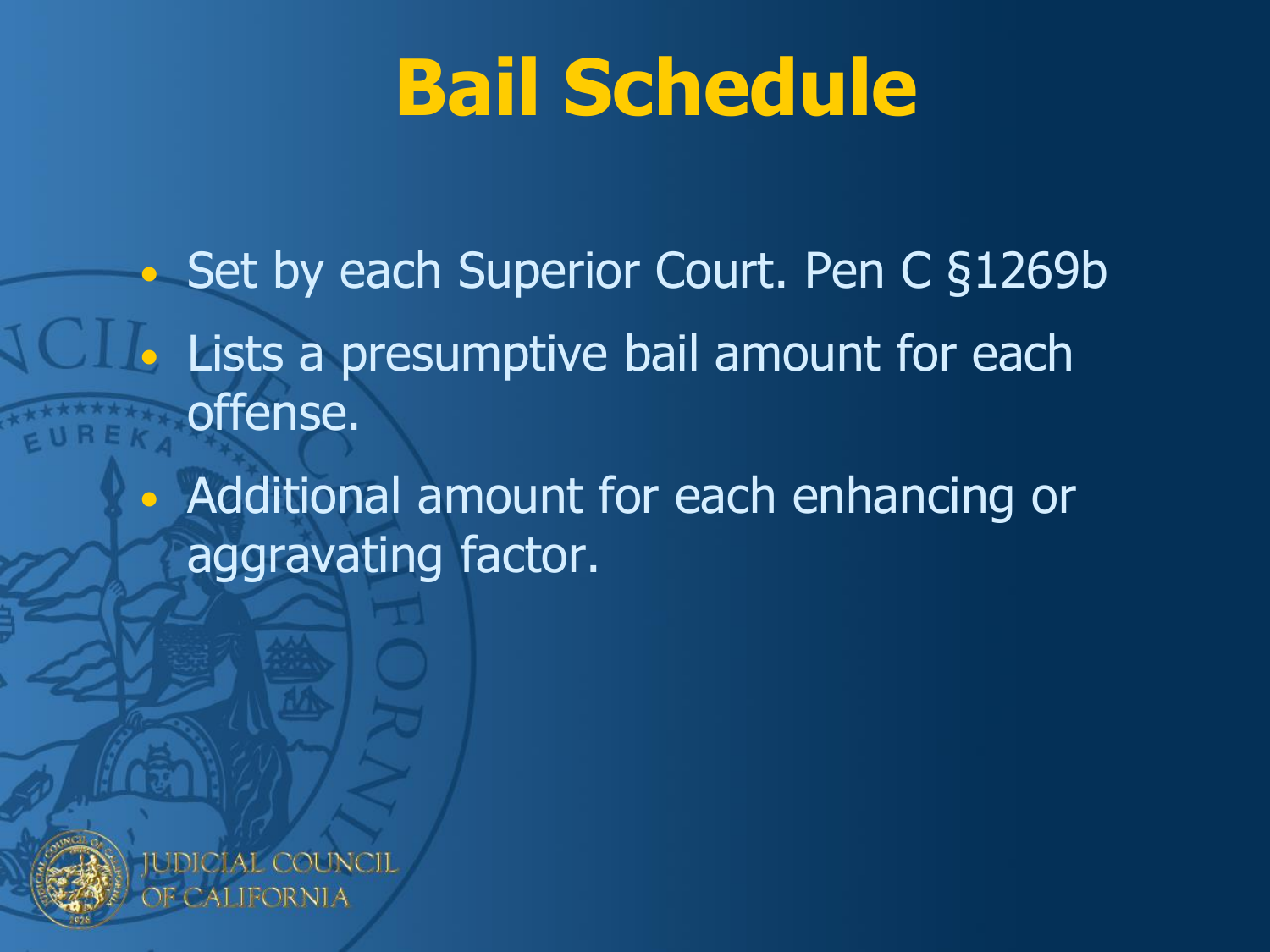## **Alameda County Bail Schedule**

#### **2015 FELONY BAIL SCHEDULE**

Note: For any offense not listed, bail = sentence (midterm) x 5K (minimum 10K) Penal Code 664: Attempts Not Listed = One-half the scheduled bail of the completed offense subject to the 10K minimum

| <b>OFFENSE</b>    | <b>DESCRIPTION</b>                                                                                 | TYPE #       | <b>BAIL</b>                          | <b>SENTENCE</b>           |
|-------------------|----------------------------------------------------------------------------------------------------|--------------|--------------------------------------|---------------------------|
| <b>PENAL CODE</b> |                                                                                                    |              |                                      |                           |
| 32                | Accessory - After the fact to a felony                                                             | F            | 20K                                  | $16 - 2 - 3$              |
| $37*$             | Treason                                                                                            | F            | No bail                              | Death/life without parole |
| 67                | Bribery                                                                                            | F            | 25K                                  | $2 - 3 - 4$               |
| 67.5              | Bribery of Public Officer or Employee (If theft of thing given or<br>offered would be grand theft) | 1203         | <b>20K</b>                           | $16 - 2 - 3$              |
| 68                | <b>Taking Bribe</b>                                                                                | $_{\rm F}$   | 25K                                  | $2 - 3 - 4$               |
| 69                | Resisting Arrest/Threatening Officer                                                               | F            | 25K                                  | $16 - 2 - 3$              |
| 76                | Threats to the Life of an Official or Judge                                                        | F            | 100K                                 | $16 - 2 - 3$              |
| 92                | Bribing Judge or Juror                                                                             | F            | 100K                                 | $2 - 3 - 4$               |
| 93                | Accepting Bribe by Judge or Juror                                                                  | F            | 100K                                 | $2 - 3 - 4$               |
| 115               | Offering Forged/False Documents for Filing                                                         | F            | 35K                                  | $16 - 2 - 3$              |
| 118(126)          | Perjury                                                                                            | $\mathbf{F}$ | 25K                                  | $2 - 3 - 4$               |
| 127               | Subornation of Perjury                                                                             | F            | 25K                                  | $2 - 3 - 4$               |
| $128*$            | Perjury-Capital Case                                                                               | F            | No bail                              | Death/life without parole |
| $136.1(c)$ *      | Preventing or dissuading a victim or witness from testifying                                       | F            | 100K                                 | $2 - 3 - 4$               |
| 137(b)            | Inducing false testimony                                                                           | $\mathbf F$  | 100K                                 | $2 - 3 - 4$               |
| 139               | Threats of force or violence against witness or victim                                             | $#M-F$       | 50K                                  | $2 - 3 - 4$               |
| 148.10(a)         | Resisting officer & causing death or serious BI                                                    | $#M-F$       | 100K                                 | $2 - 3 - 4$               |
| 149               | Assault by Officer Under Color of Authority                                                        | F            | 35K                                  | $16 - 2 - 3$              |
| 165               | Bribery of Councilman, Supervisor, etc.                                                            | F            | 25K                                  | $2 - 3 - 4$               |
| 182               | Conspiracy                                                                                         | F            | Same as<br>underlying<br>$fal_{001}$ | Same as underlying felony |

5

Effective: 05/19/15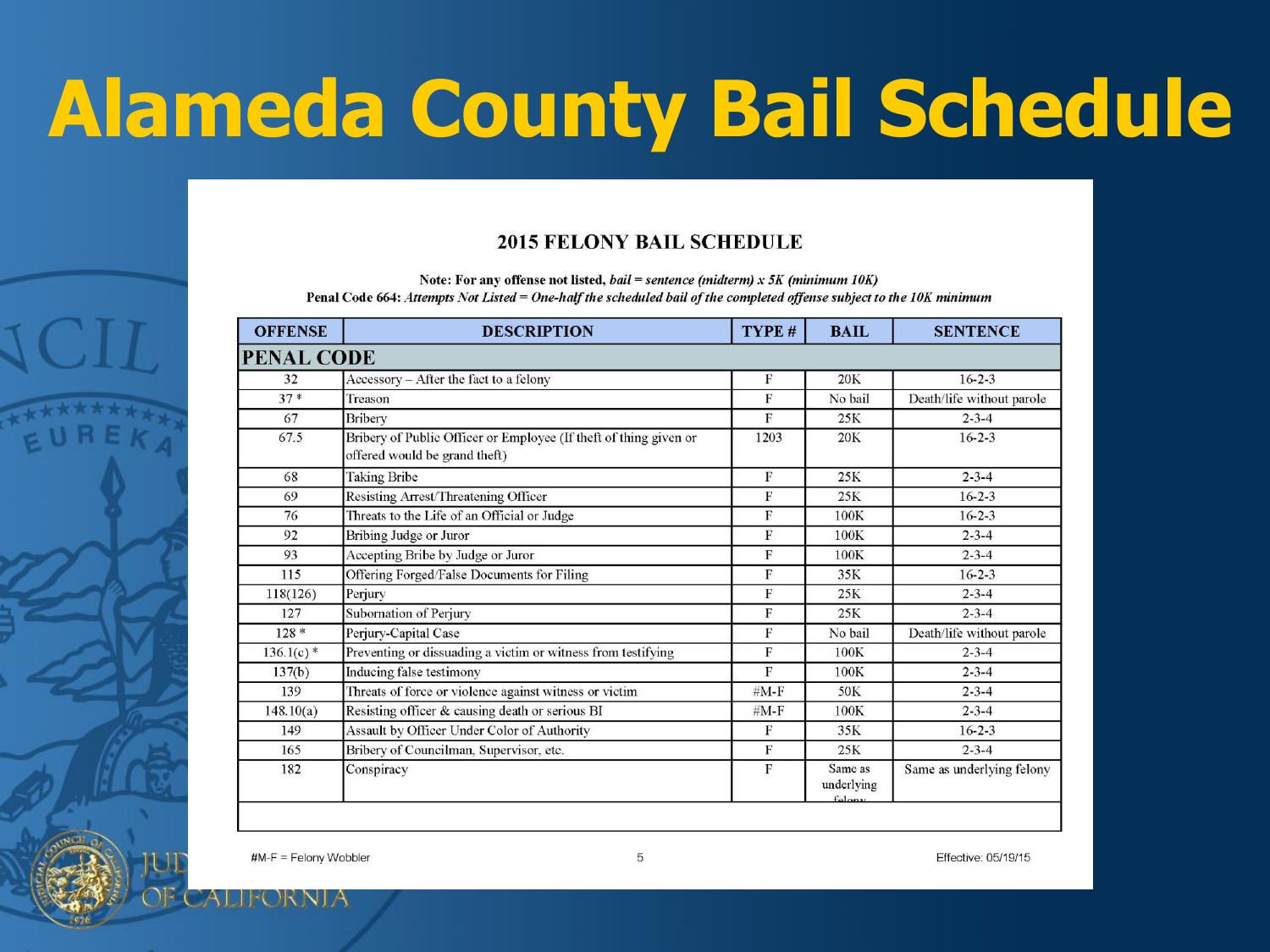### **Setting Bail**

- Bail set by judge prior to or at first appearance.
	- Cannot be set with intent of punishing defendant.
		- California Constitution prohibits "excessive" bail. (Cal. Const. art I, §§12, 28(f)(3). Not considered excessive merely because defendant cannot post it. In re Burnette (1939) 35 CA2d 358, 360.



**IDICIAL COUNCIL** CALIFORNIA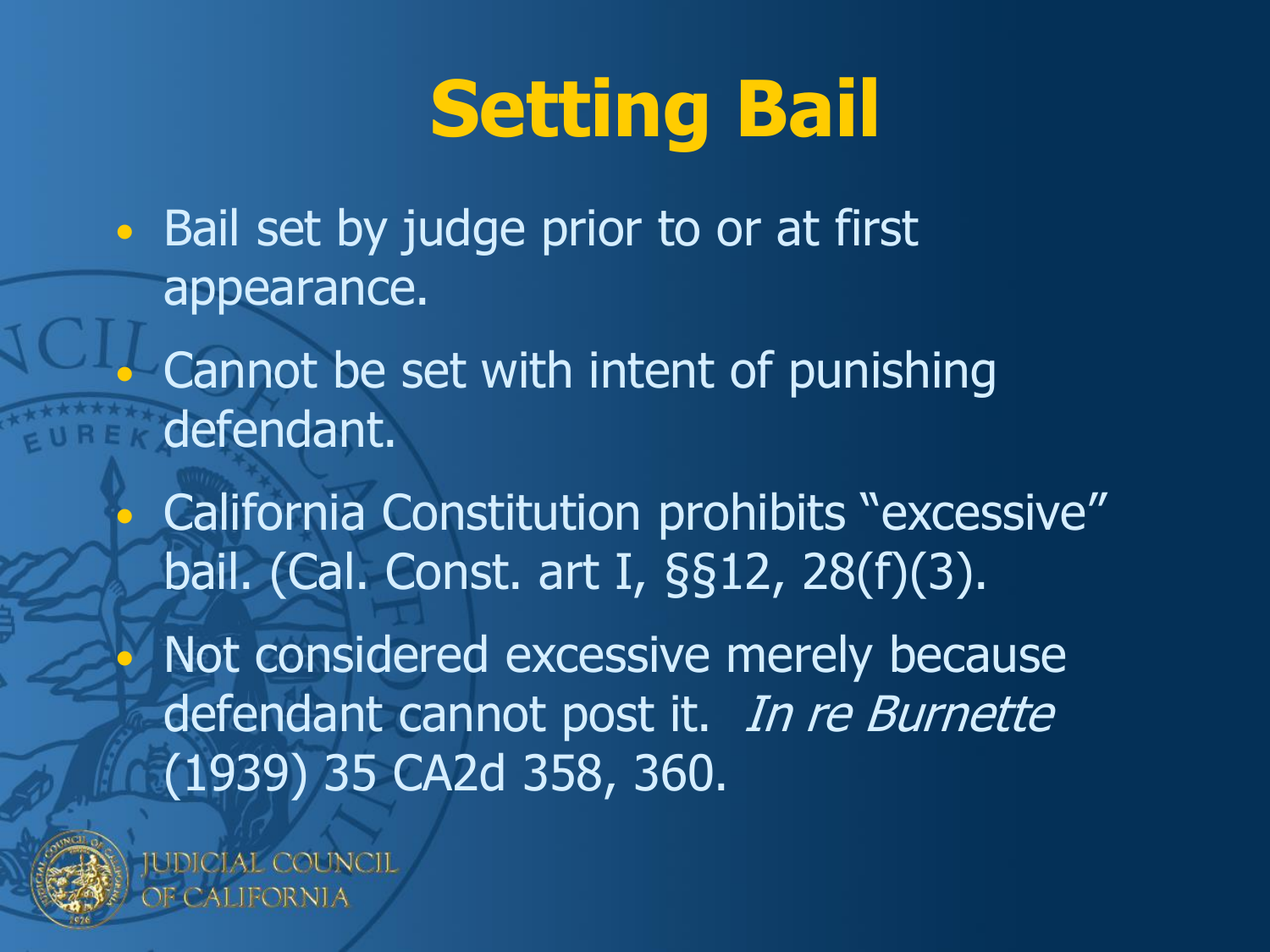### **Factors in Setting Bail**

Pre-2008 - CA Constitution : • Seriousness of charged offenses • Prior criminal record • Probability of defendant appearing in court 2008 - The Victims' Bill of Rights Act (Marsy's Law), Cal. Const., art I, §28(b)(3), (f)(3); Pen C §1275(a) • Protection of the public • Safety of the victim • Safety of victim's family



IUDICIAL COUNCIL de CALIFORNIA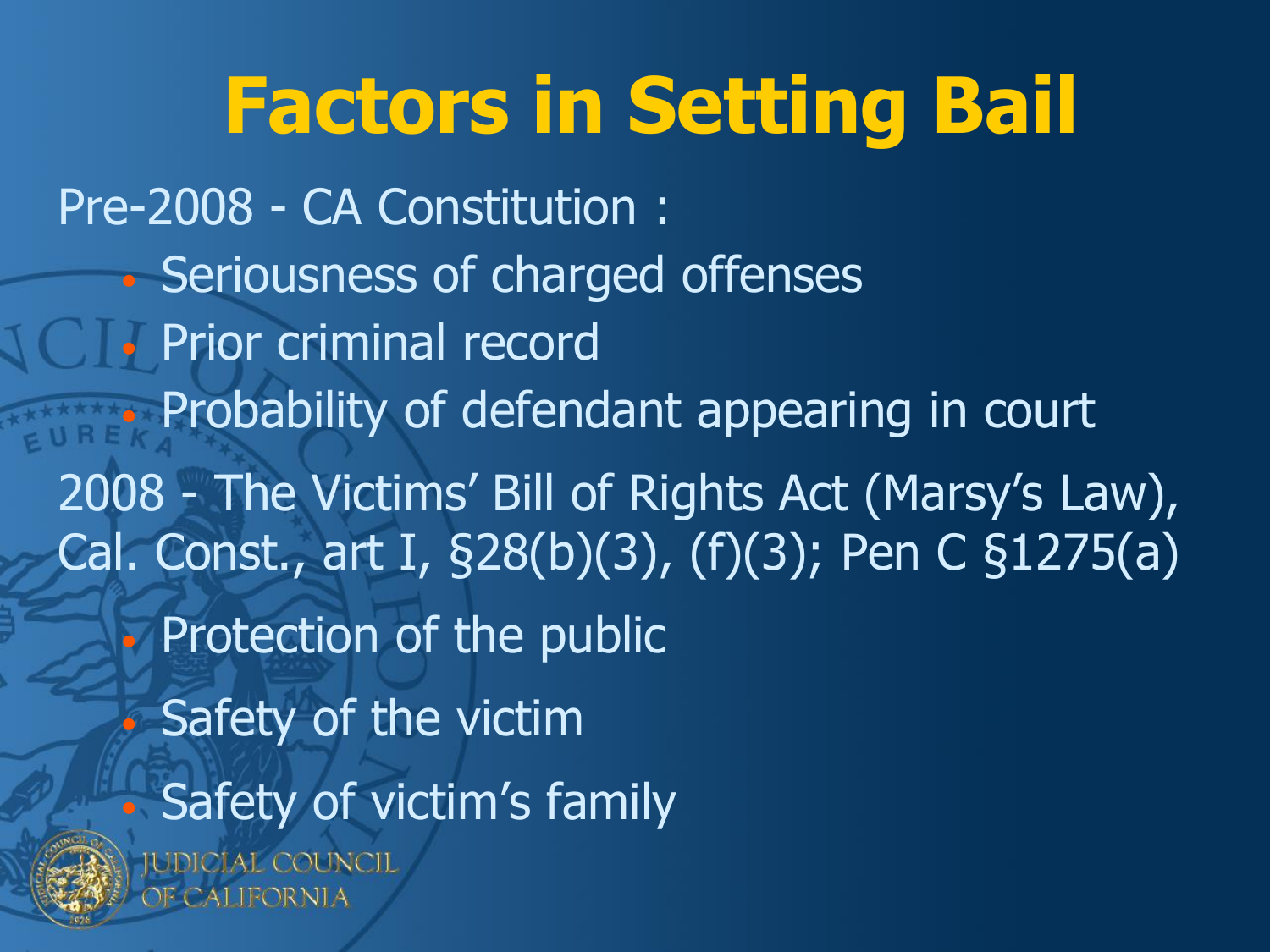### **Factors in Setting Bail**

Factors court considers for ensuring appearances: • Ties to the community Record of appearance at past court hearings Potential severity of the sentence

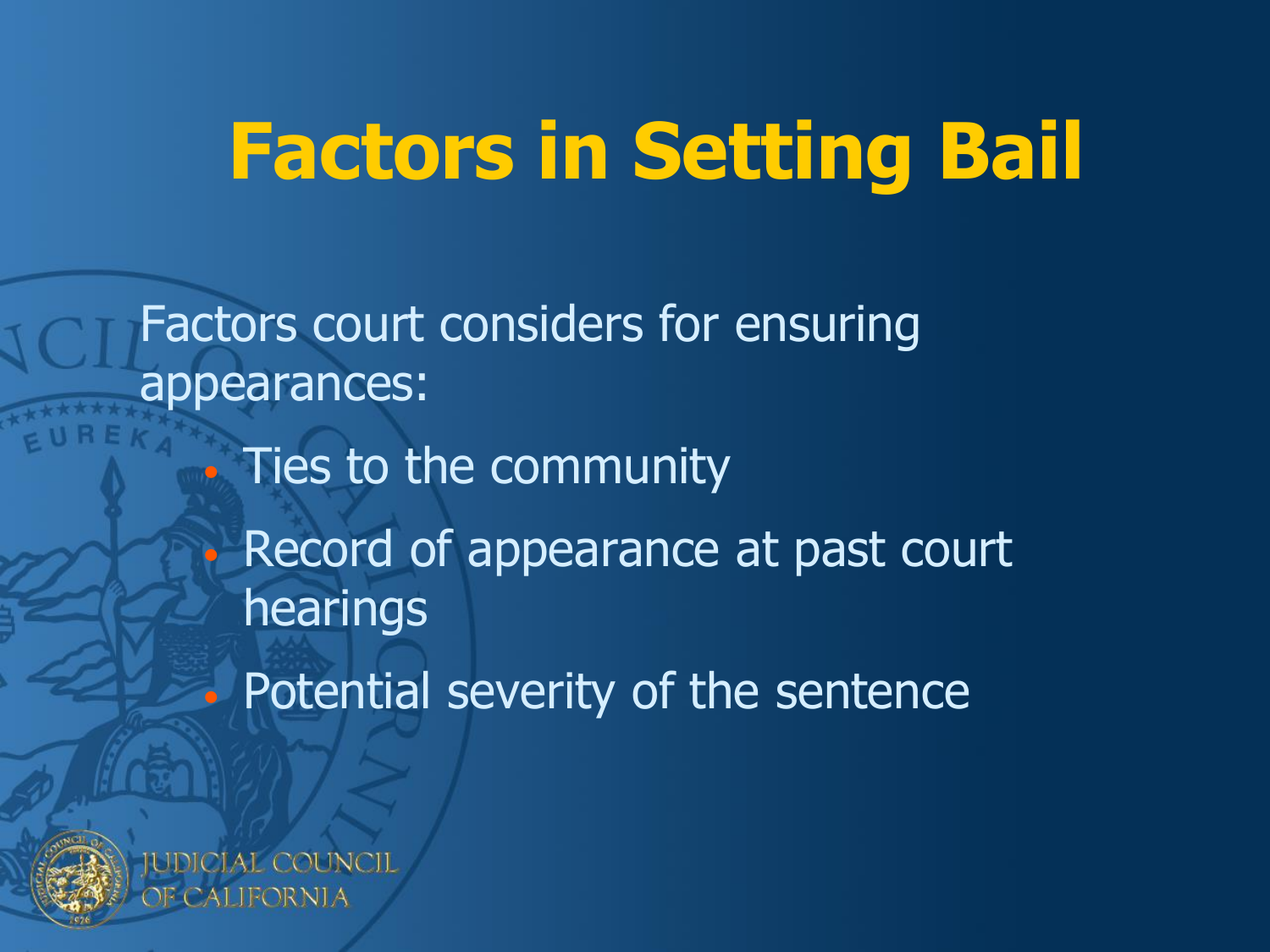**Factors in Setting Bail** Other factors court may consider: Defendant's wealth • Amount defendant gained from the crime • Number of separate offenses charged • Fugitive status**IDICIAL COUNCIL** 



ALIFORNIA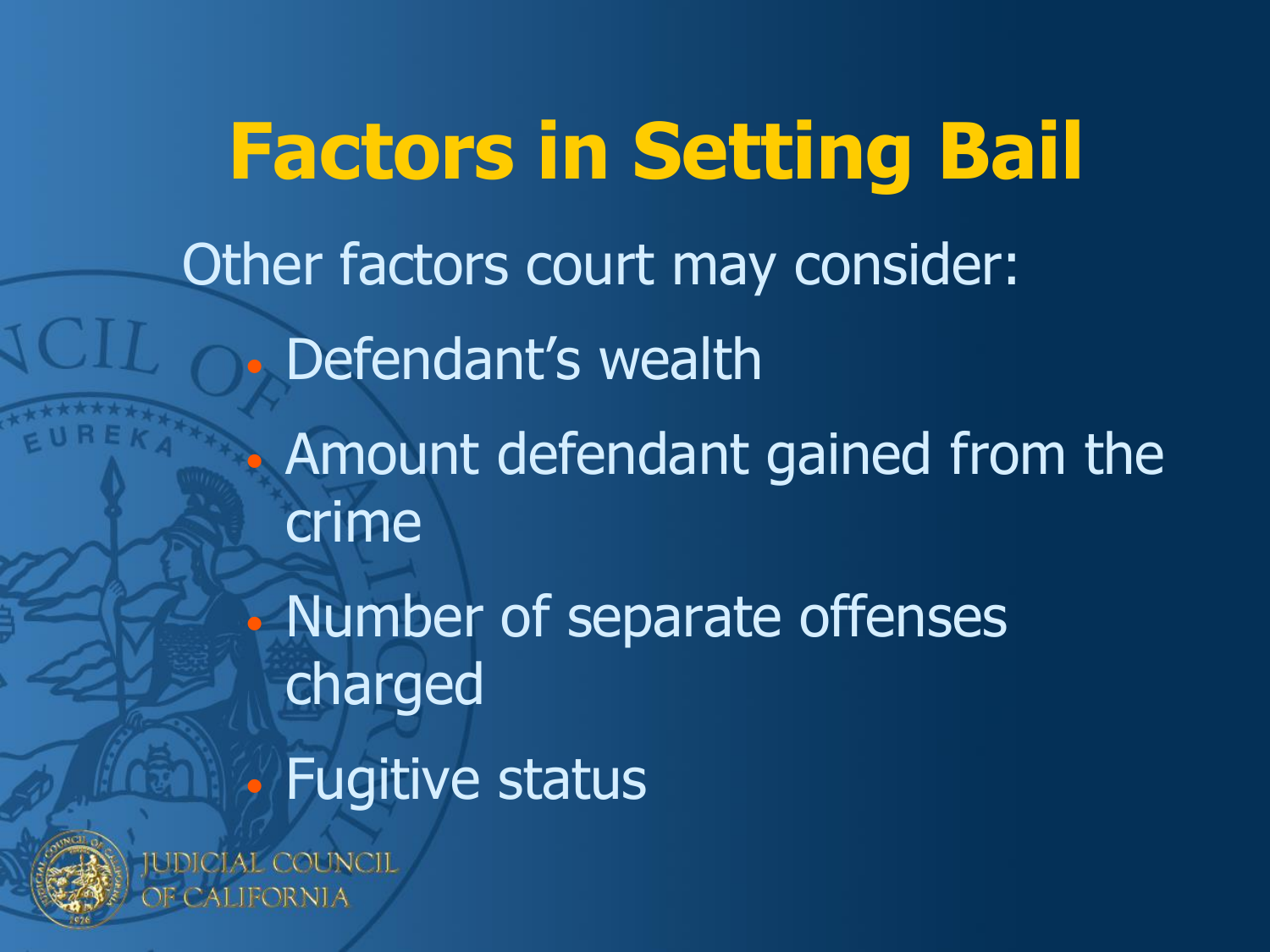#### **Change in Bail Amount** Before arraignment • Pen. C. §1269c • Higher bail request by law enforcement (declaration) • Scheduled amount insufficient to ensure defendant's appearance in court Necessary to protect victim or family in DV case Lower bail or "own recognizance" request by defendant, attorney, friend or family**IUDICIAL COUNCIL PECALIFORNIA**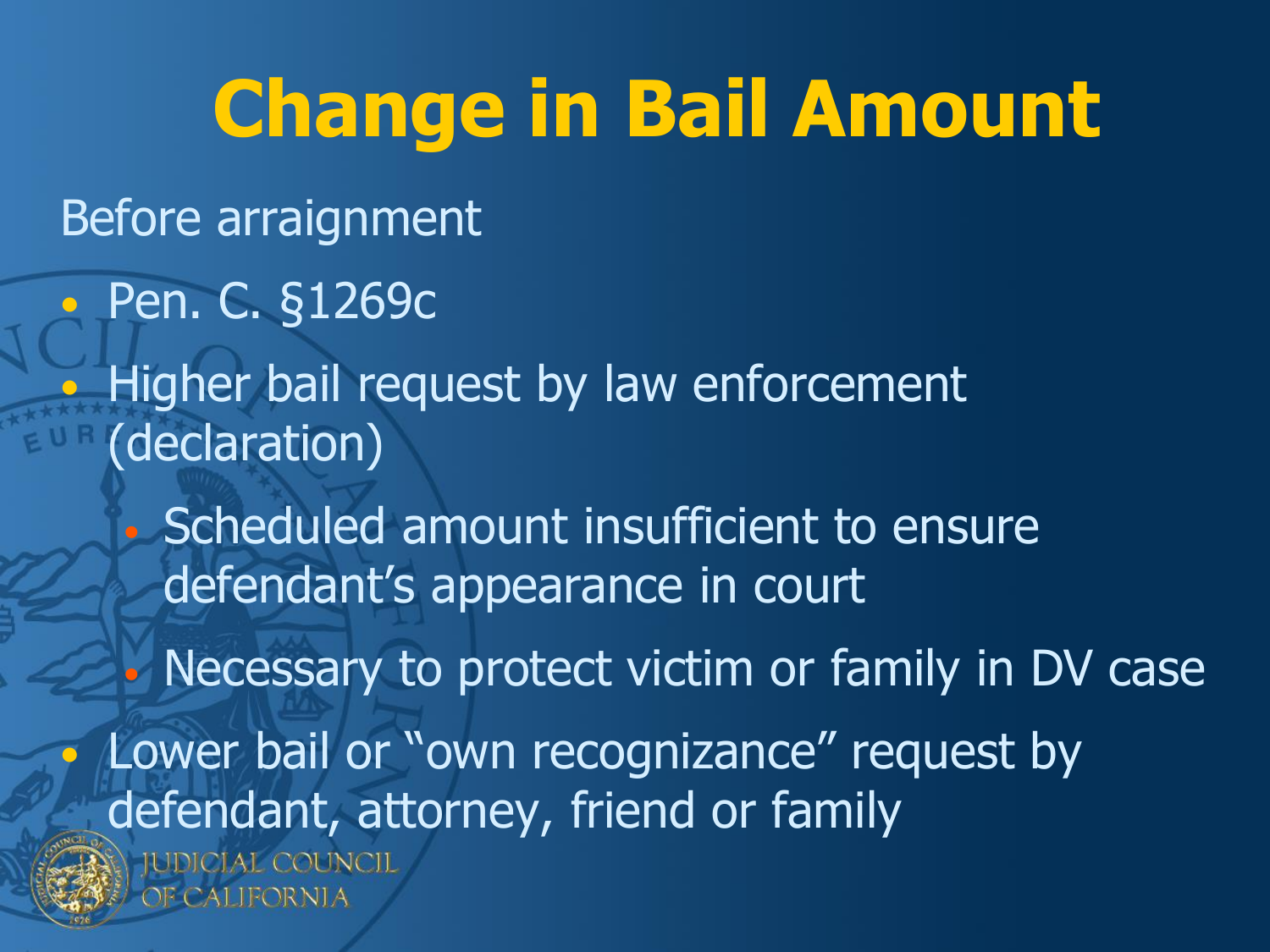### **Change in Bail Amount**

#### Restrictions:

Serious or violent felonies, crimes against spouse, protective order violations w/active threat, stalking • Noticed hearing in open court • If defendant charged with serious felony, victim must be given notice and opportunity to be heard.



IDICIAL COUNCIL 2ALIFORNIA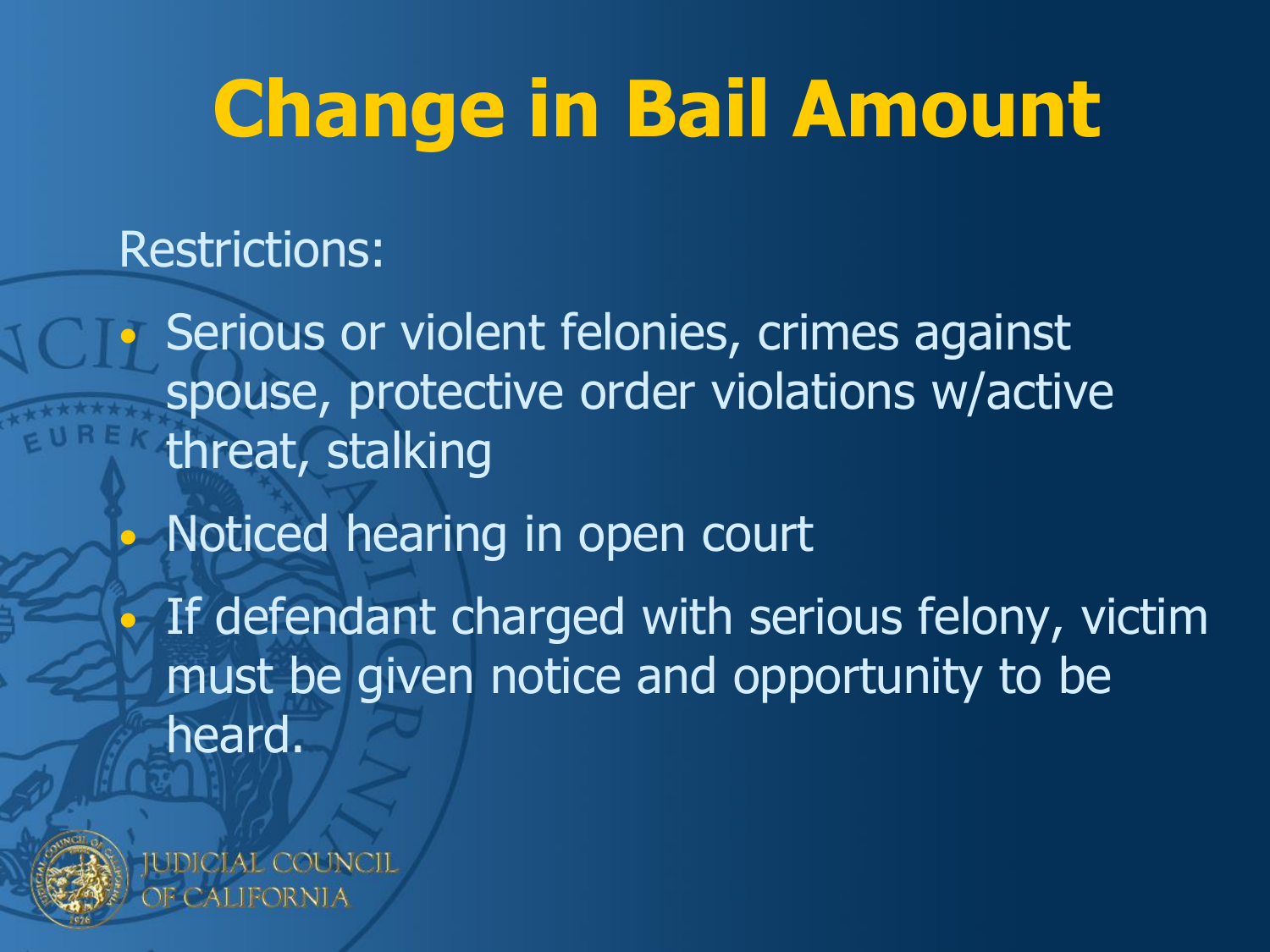### **Changes to Bail**

• Court to consider:

• Record of past appearances • Potential punishment • Danger posed to others Court may increase bail at arraignment. After arraignment, can change only if good cause. Automatic review within 5 days of order setting bail. Pen C §1270.2



CALIFORNIA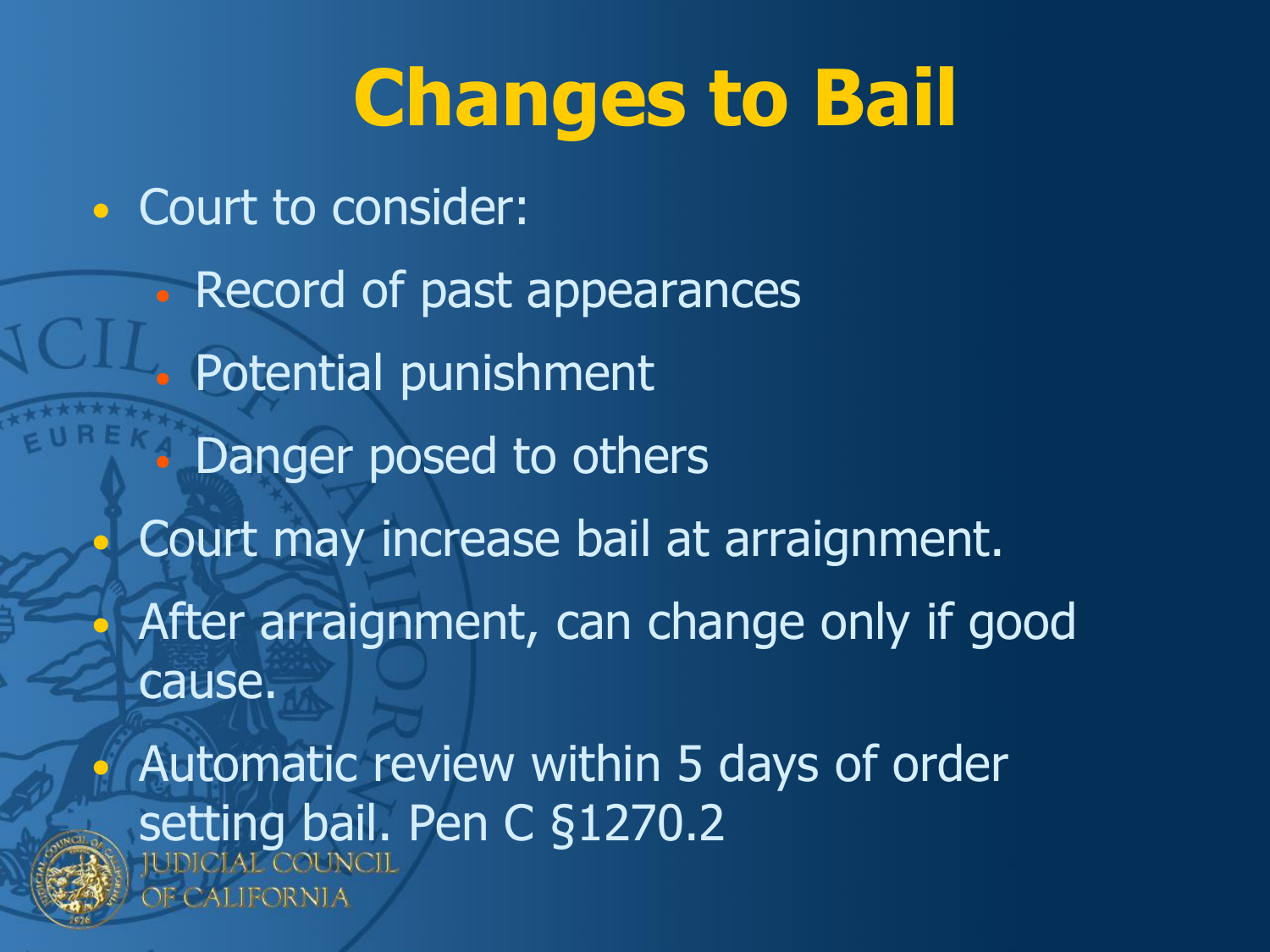### **Conditions on Bail Release**

• Judges may set appropriate bail conditions. Pen C §1269c. • Reasonable and related to public safety. Specific conditions for stalking cases. Pen C §§646.9, 646.93.



IDICIAL COUNCIL 2ALIFORNIA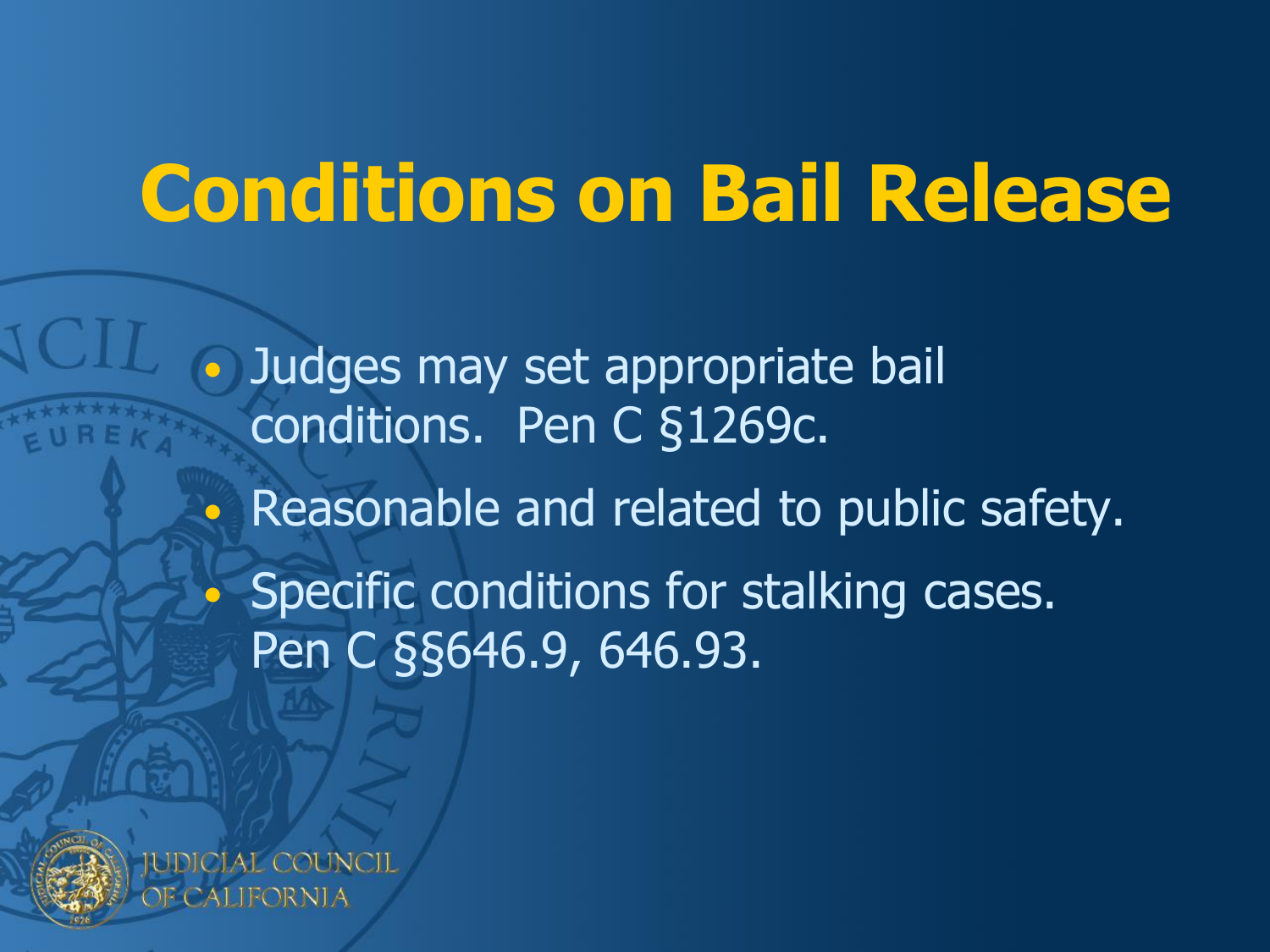### **Bail for Violent/Serious Felony** • Special rules. Pen C §1270.1(b), (c). • Noticed hearing in open court. Victim given notice and opportunity to be heard. Cal. Const. art I, §28(f)(3). • Court must consider: • Record of past court appearances • Potential sentence • Danger posed to others if defendant is released.IDICIAL COUNCIL Fornia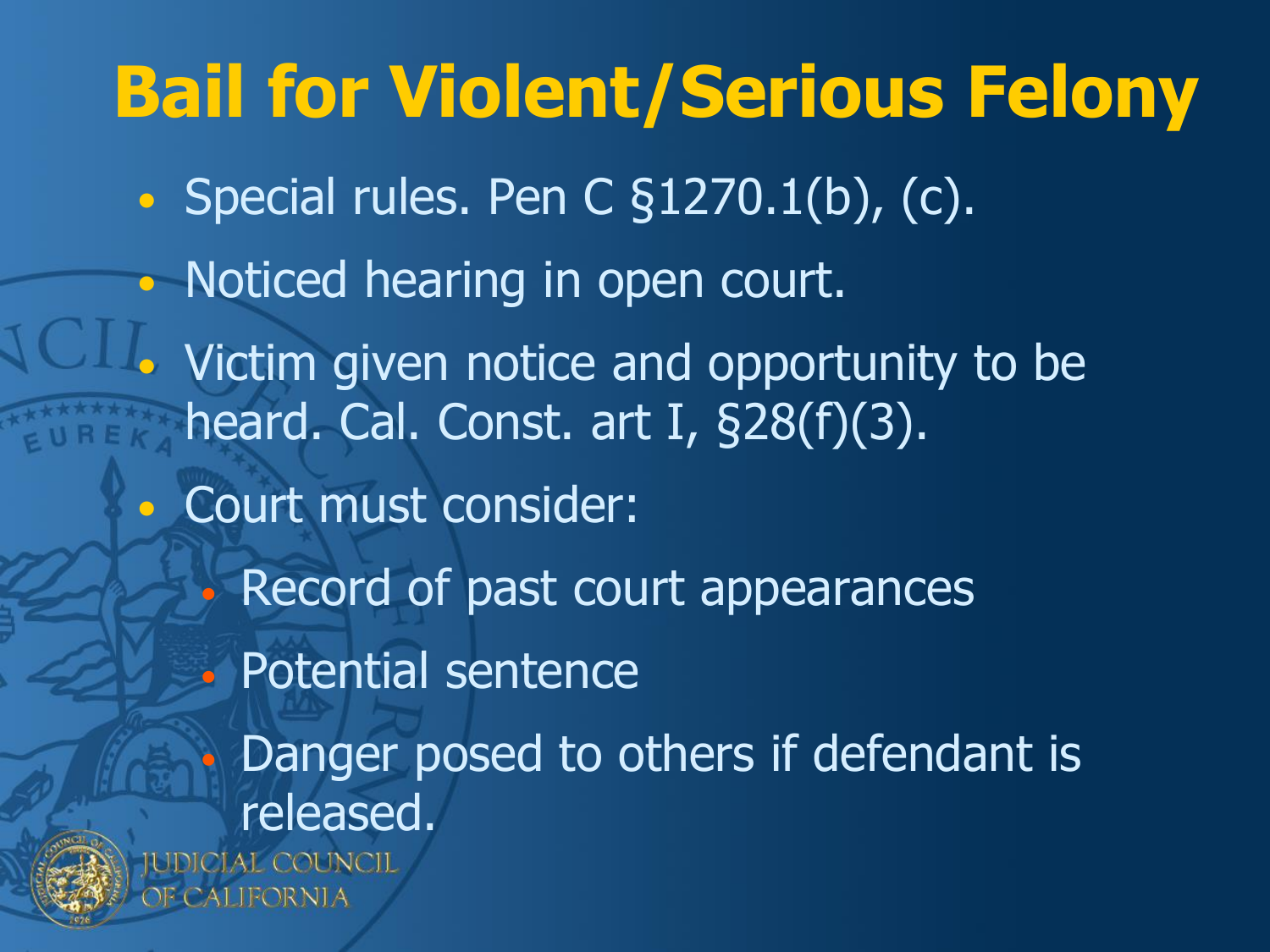### **Bail for Violent/Serious Felony**

• If change granted:

• Reasons stated on the record

• Address threats made against victim or witness. Pen C §1270.1(d).

• Lower bail: finding of unusual circumstances. Pen C §1275(c).

• Increase without a hearing based on declaration by police. Pen C. §1270.1(e).



**JDICIAL COUNCIL** CALIFORNIA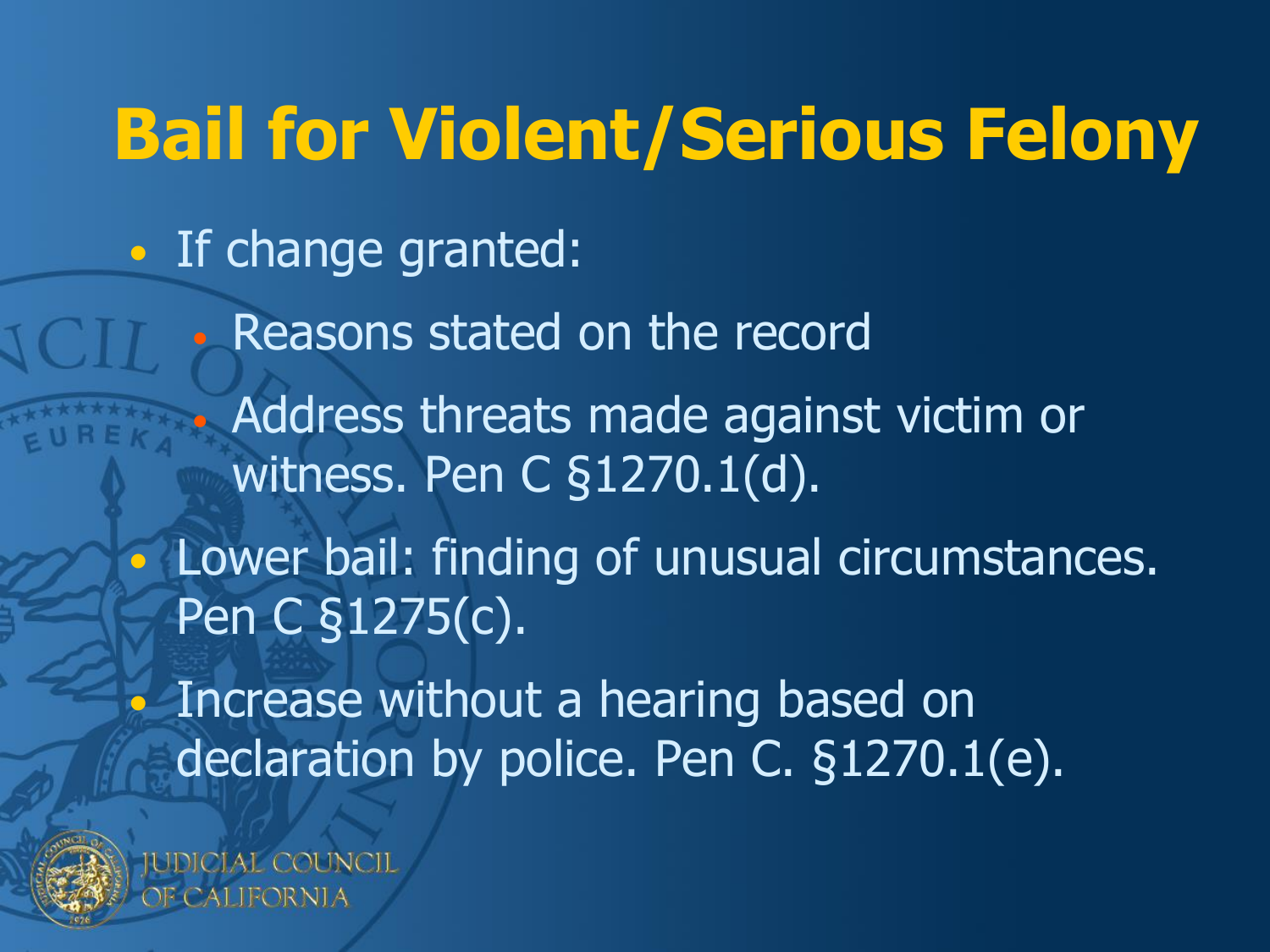### **Bail and Bail Agents**

• Contract with agent to post bond for full bail amount. Agents charge non-refundable fee (10%). • Agents secure bonds with collateral from defendant, family, and friends. • CA Insurance Code, §§1800-1823, regulates bail agents.

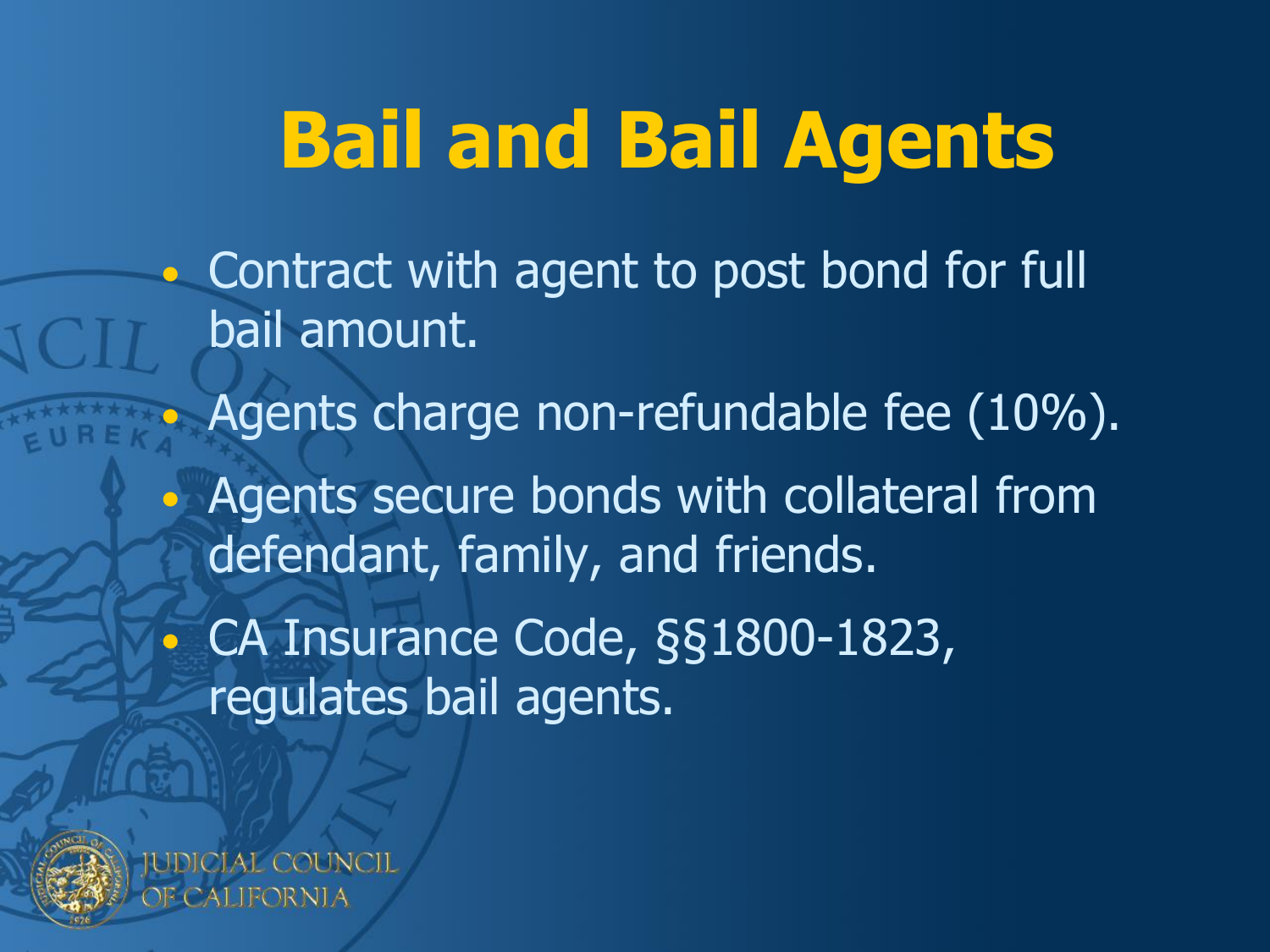### **Forfeiture of Bail**

• Defendant fails to appear. • Does not have a sufficient excuse for absence. • Court declares forfeiture of bail. Pen C §§ 1305(a), 1269b(h), 1195, 1043(e)(2). • Agent liable for forfeited bail.

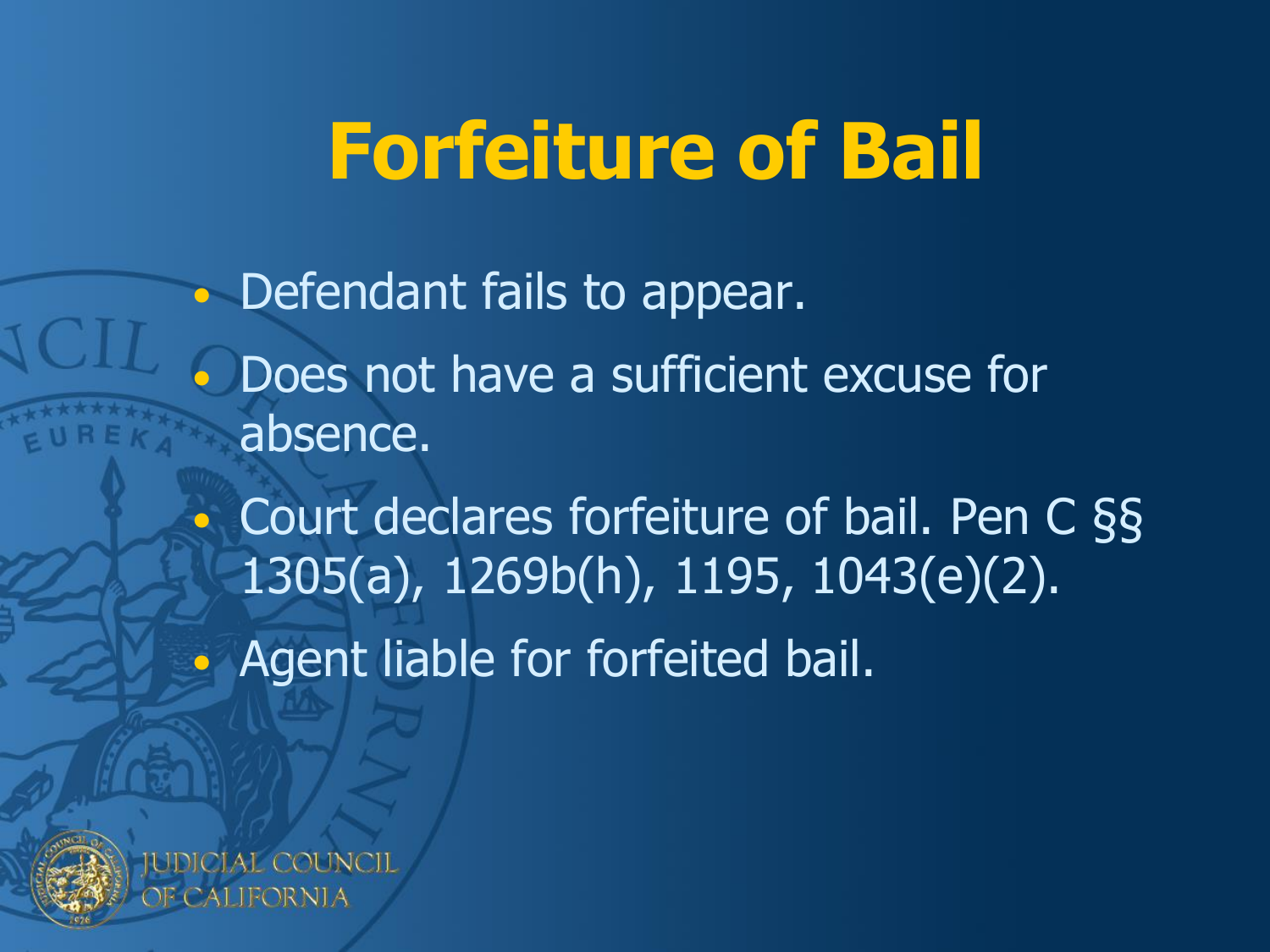### **Bail Exoneration**

• Termination of bail obligation. • Criminal proceedings are terminated or defendant is returned to custody. Bail depositor entitled to return of bail; surety is relieved of liability.



ALIFORNIA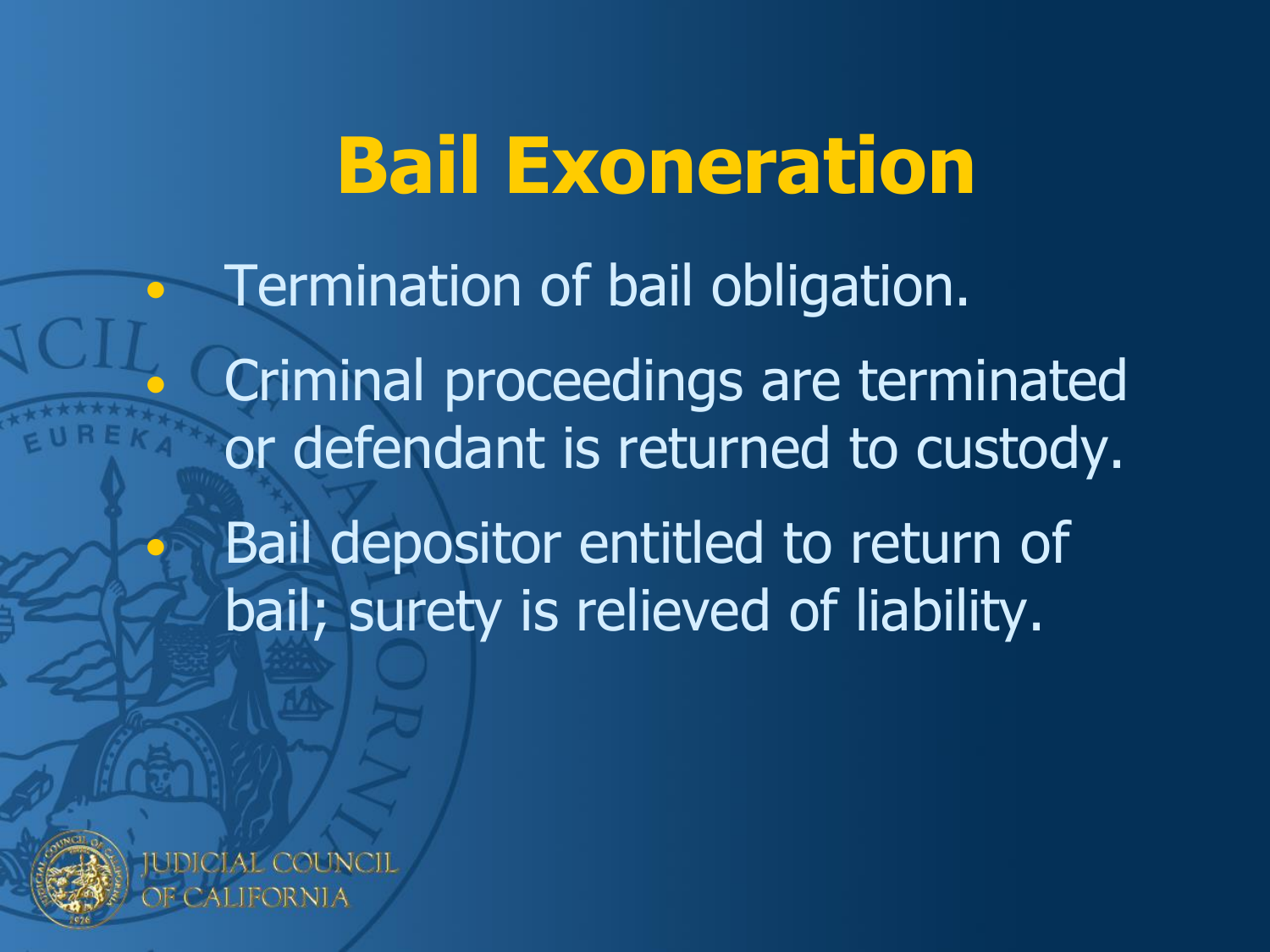### **Own Recognizance Release**

• Discretionary power of courts. Cal Const., art I, §§12, 28(f)(3). • Defendant promises to: appear at all required court hearings • obey all reasonable conditions imposed by court • not leave state without permission waive extradition if fails to appear as required.

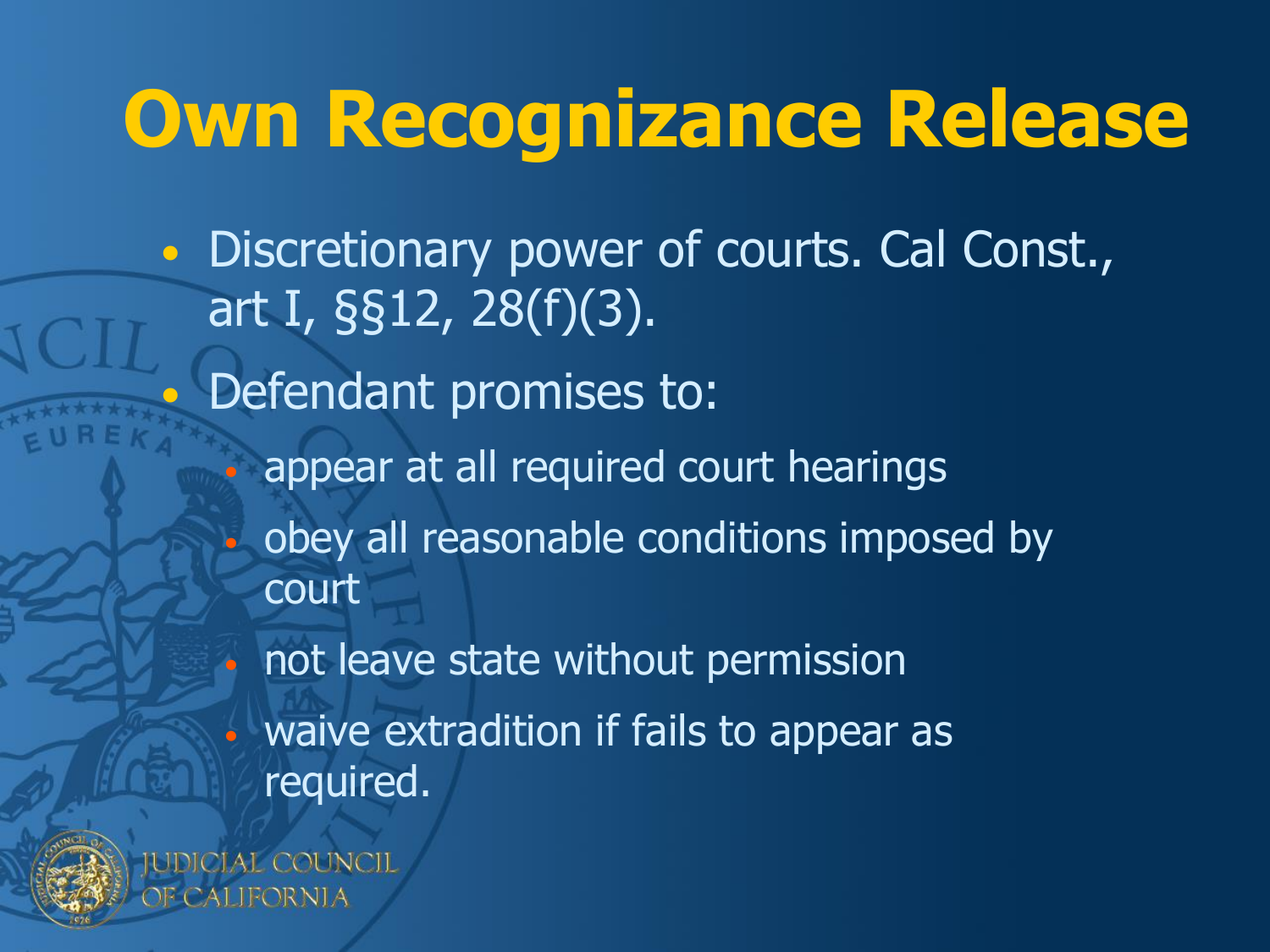### **Own Recognizance Release**

• Prohibited: granting OR release for capital offenses, some violent felonies. Pen C §§1270(a), 1319(b). • Misdemeanor: required unless • Will compromise public safety • Not reasonably ensure defendant's appearance in court.

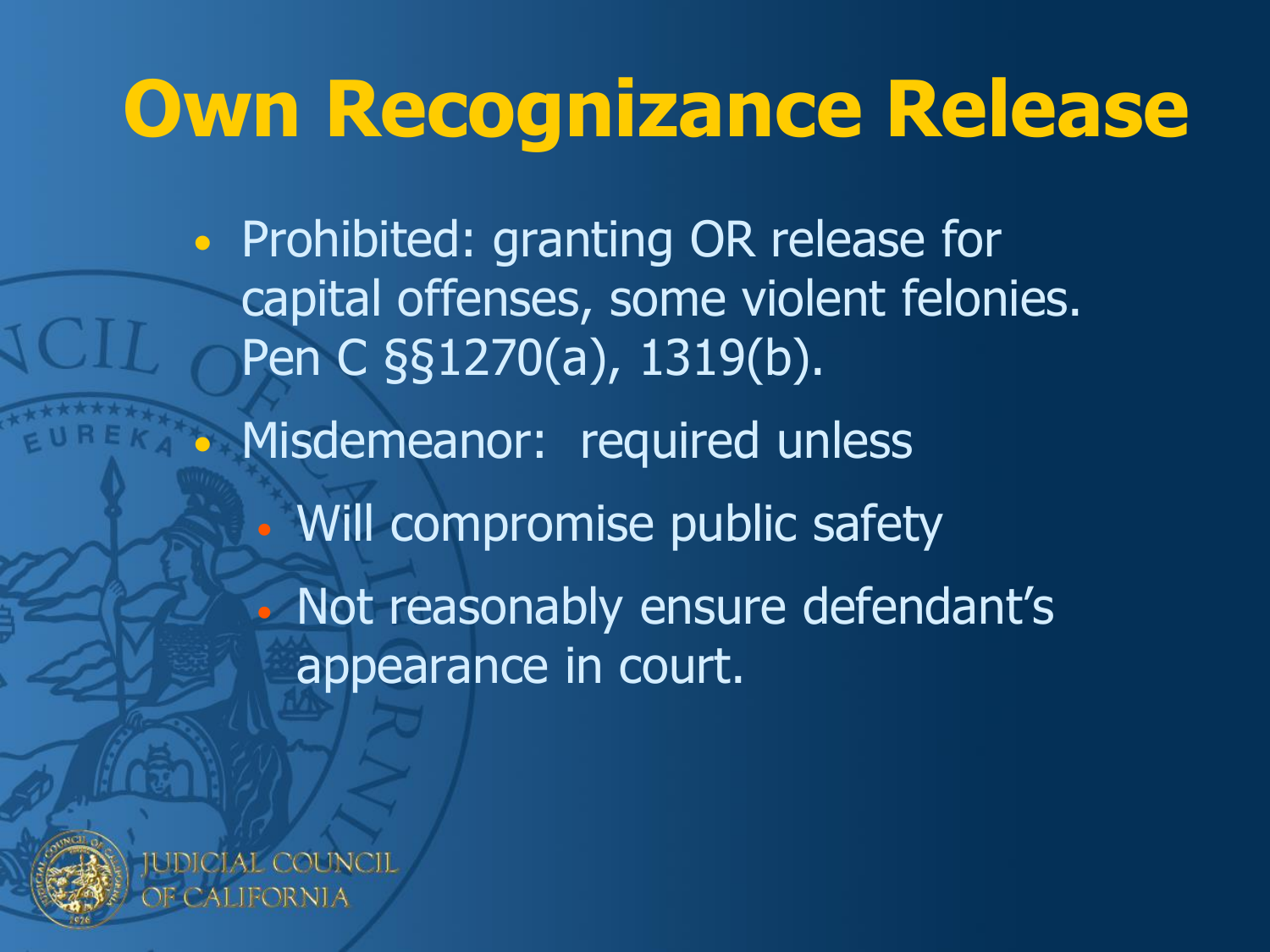### **Own Recognizance Release**

• Considerations:

• Safety of victim and victim's family. Cal. Const. art I, §§28(b)(3),(f)(3); Pen C §1270(a). • Flight risk. • Possible sentence. Pen C §1270.1(c). • Threats made by defendant. Record of violent acts. Pen C §1270.1(c). • Noticed OR hearing in open court.



IUDICIAL COUNCIL CALIFORNIA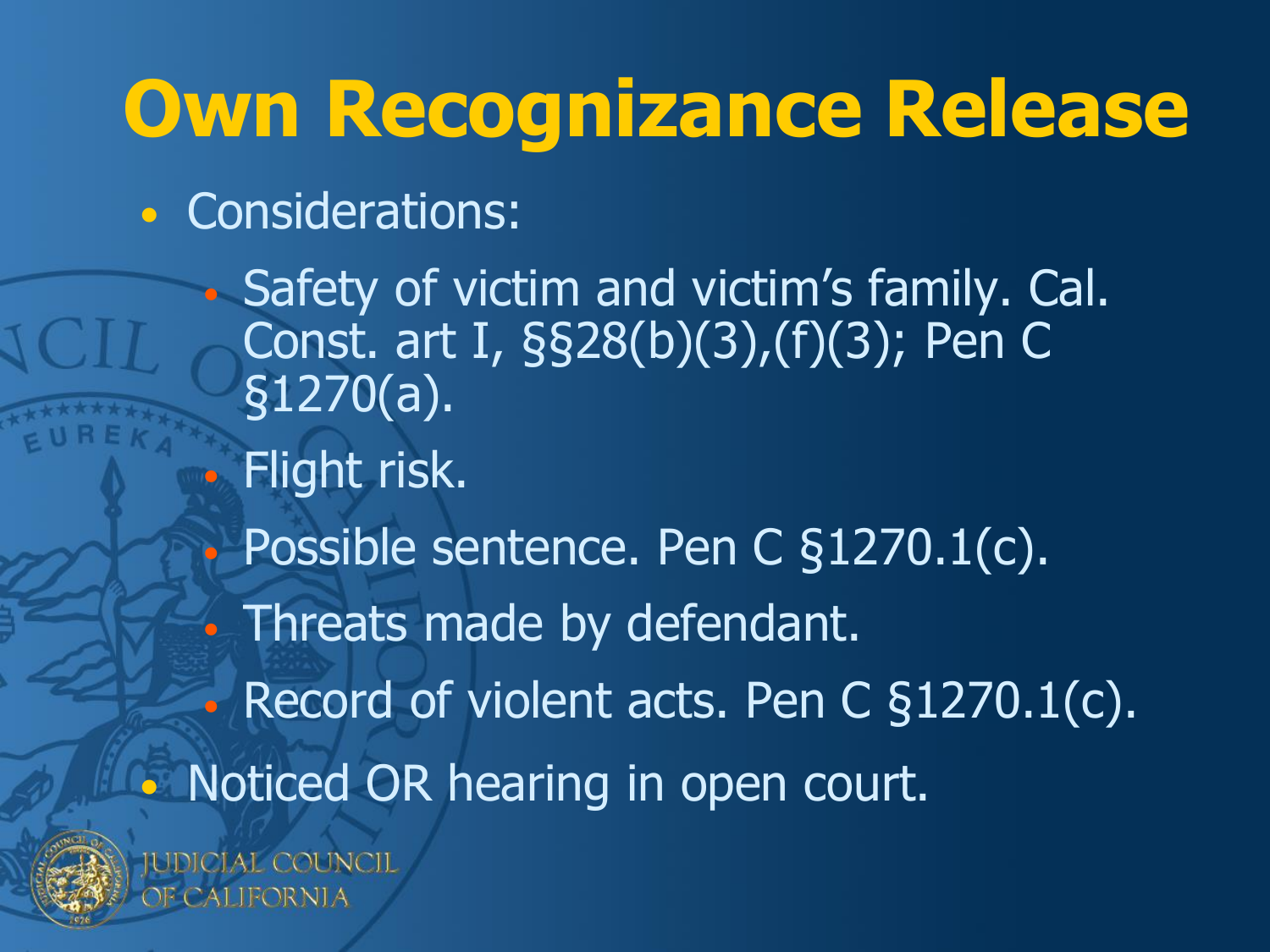### **Conditions/Supervised Release**

• Courts may impose "reasonable conditions" on OR release. Pen C §1318(a)(2). Other options for supervision: • release on electronic monitoring; • release with alcohol monitoring; • release to home detention.